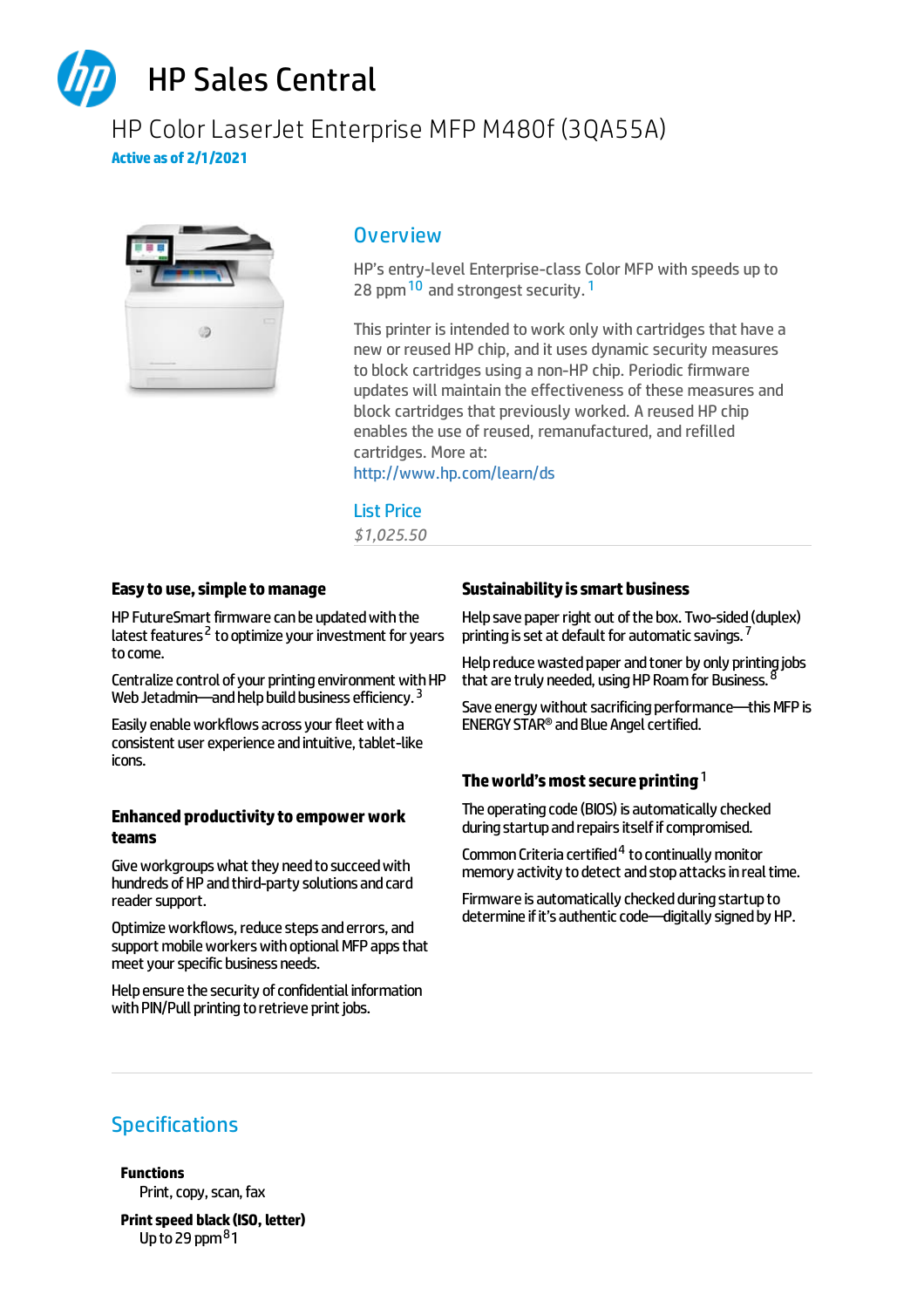*(MeasuredusingISO/IEC24734,excludesfirstsetoftestdocuments.Formoreinformationse[ehttp://www.hp.com/go/printerclaims](http://www.hp.com/go/printerclaims).Exactspeed variesdependingonthesystemconfiguration,softwareapplication,driver,anddocumentcomplexity. )* 3

#### **Print speed color (ISO)**

up to 29 ppm <sup>8</sup>1

*(MeasuredusingISO/IEC24734,excludesfirstsetoftestdocuments.Formoreinformationse[ehttp://www.hp.com/go/printerclaims](http://www.hp.com/go/printerclaims).Exactspeed variesdependingonthesystemconfiguration,softwareapplication,driver,anddocumentcomplexity. )* 3

### **Print speed duplex (letter)**

Upto25 ipm

#### **Print speed duplex (letter)**

Upto25 ipm

## **First page out black(letter, ready)**

As fast as 9.3 sec

## **First page outcolor(letter, ready)**

Asfastas 10.9 sec

#### **Dutycycle(monthly, letter)**

Upto55,000 pages

#### **Recommendedmonthly pagevolume**

#### 900 to4,800 pages

*(HPrecommendsthatthenumberofpagespermonthofimagedoutputbewithinthestatedrangeforoptimumdeviceperformance,basedonfactors* including supplies replacement intervals and device life over an extended warranty period.) 3

#### **Number of users**

3-10 Users

#### **Print technology**

Laser

#### **Print quality black(best)** Upto600 x 600 dpi

#### **Print qualitycolor(best)**

Upto600 x 600 dpi

## **Processorspeed**

800MHz

## **Print languages**

HP PCL 6, HP PCL 5, HP PostScript level 3 emulation, native PDF printing (v 1.7), Apple AirPrint™

#### **Display**

4.3" diagonal Color TFT-LCD back lit 480 RGB (H) x 272 (V)

#### **Print colors**

Yes

#### **Number of printcartridges**

4 (1 each black, cyan, magenta, yellow)

## **Automatic papersensor**

No

#### **Maccompatible**

Yes

## **Printer Management**

HP Printer Assistant, HP Web JetAdmin Software, HP JetAdvantage Security Manager, HP SNMP Proxy Agent (Part of HP WebJetAdmin), HP WS Pro Proxy Agent (Part of HP WebJetAdmin), Printer Administrator Resource Kit for HP Universal Print Driver (Driver Configuration Utility - Driver Deployment Utility - Managed PrintingAdministrator);

#### **Securitymanagement**

Identity management: Kerberos authentication, LDAP authentication, 1000 user PIN codes, Optional HP and 3rd party advanced authentication solutions (e.g., badge readers); Network: IPsec/firewall with Certificate, Pre-shared Key, Kerberos authentication, Supports WJA-10 IPsec configuration Plug-in, 802.1X authentication (EAP-PEAP; EAP-TLS), SNMPv3, HTTPS, Certificates, Access Control List; Data: Storage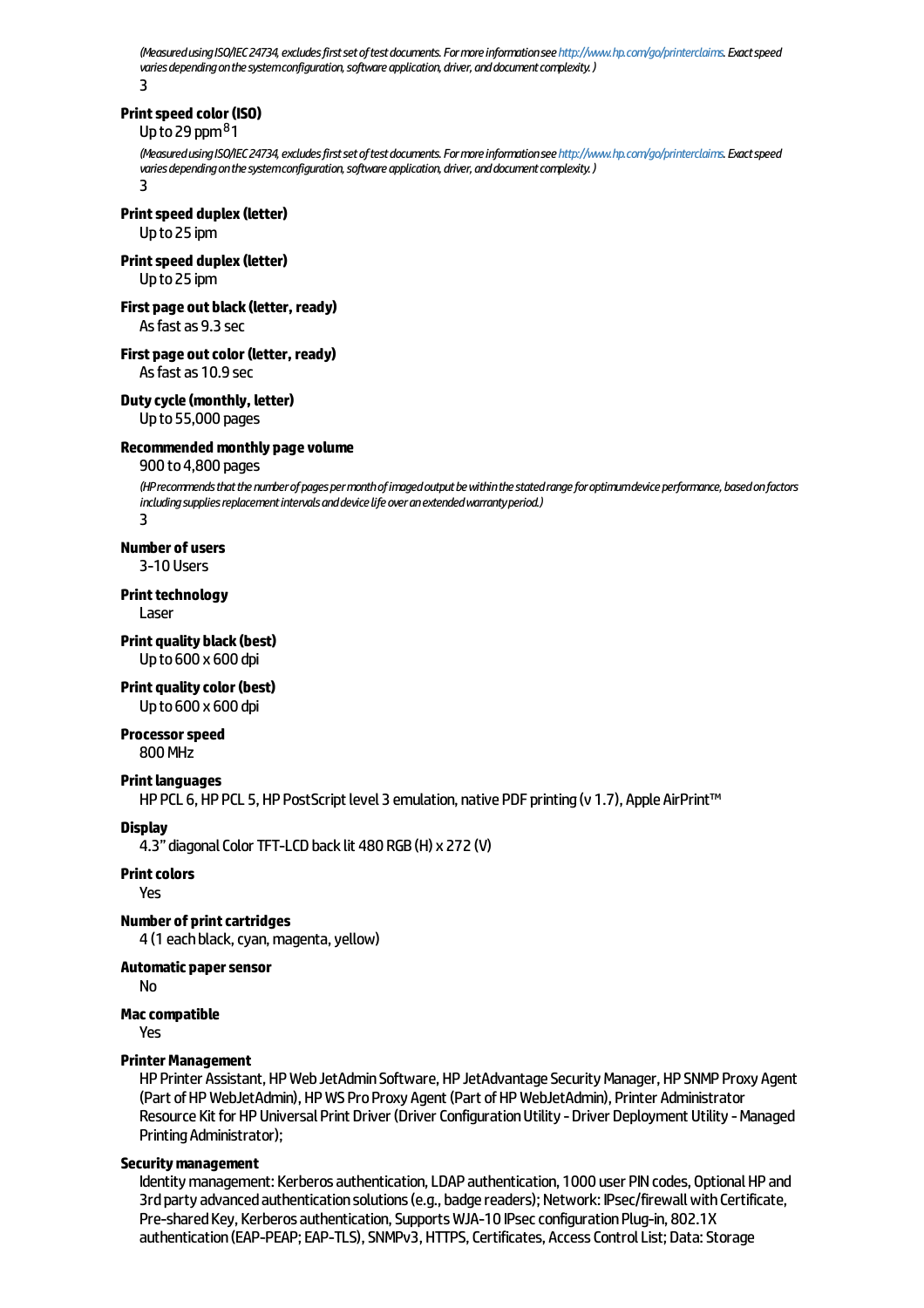Encryption, Encrypted PDF & Email (uses FIPS 140 validated cryptographic libraries from Microsoft), SSL/TLS (HTTPS), Encrypted Credentials: Device: HP Sure Start Secure Boot (BIOS Integrity Checking with self-healing capability), Intrusion Detection (Constant in-device monitoring for attacks), Whitelisting (loads only known good code), Embedded Trusted Platform Module, HP Connection Inspector, Security lock slot, USB port disablement: Security management: Compatible with HP JetAdvantage Security Manager, Device Security Syslog Messages processed and accessible in Arcsight and Splunk SIEMs

#### **Fontsand typefaces**

105 internal TrueType fonts scalable in HP PCL, 92 internal scalable fonts in HP PostScript Level 3 emulation (Eurosymbolbuilt-in); 1 internalUnicodeFonts(AndaleMonoWorldType); 2 InternalWindowsVista 8 Fonts (Calibri, Cambria);additional font solutions available via third-party flash memory cards; HP LaserJet Fonts and IPDS Emulation available at <Http://www.hp.com/go/laserjetfonts>

#### **Mobile printing capability**

HP ePrint; Apple AirPrint™; Mopria™ Certified; Wi-Fi® Direct Printing; NFC Touch-to-print (optional); Roam capable for easy printing; PrinterOn Print <sup>5</sup> 1

*(ToenableHPRoam,somedevicesmayrequirefirmwaretobeupgradedandanoptionalaccessorytoaddBluetooth®LowEnergy(BLE)beaconing capabilities.CustomercanpurchasetheHPJetdirect3100wBLE/NFC/WirelessaccessoryortheRadBeaconUSB.Subscriptionmayberequired.For more information, visit <http://www.hp.com/go/roam>* 

3

#### **Wirelesscapability**

Optional, enabled with purchase of a wireless hardware accessory. Dual band Wireless Station and Wi-Fi Direct functionality available with HP Jetdirect 3100w BLE/NFC/Wireless Accessory 3JN69A

#### **Connectivity, standard**

2 Hi-Speed USB 2.0 Host; 1 Hi-Speed USB 2.0 Device; 1 Gigabyte Ethernet 10/100/1000T network; 1 FAX

#### **Connectivity, optional**

HP Jetdirect LAN Accessory 8FP31A; HP Jetdirect 3100w BLE/NFC/Wireless Accessory 3JN69A

#### **MinimumSystemRequirements**

2 GB available hard disk space Internet connection or USB port Internet browser. For additional OS hardware requirements see [microsoft.com](http://microsoft.com)

#### **MinimumSystemRequirementsforMacintosh**

2 GB available hard drive space Internet connection or USB port Internet browser. For additional OS hardware requirements see [apple.com](http://apple.com)

#### **Compatible Operating Systems**

Windows Client OS (32/64 bit)-, Win10, Win8.1, Win7 Ultimate, Mobile OS-, iOS, Android, Mac-, Apple® MacOS High Sierra v10.13, Apple® MacOS Mojave v10.14, Apple® MacOS Catalina v10.15, Discrete PCL6 Printer Driver-, For more information on the supported operating systems go to <http://support.hp.com>, Enter your product name and search, Click on User Guides and enter your product name and search for User Guide, Search for your (Product Name) - User Guide, Search for the Supported Operating Systems section, UPD PCL6 / PS Printer Drivers, Supported Operating systems, For more information on the supported operating systems see [www.hp.com/go/upd](http://www.hp.com/go/upd)

## **Compatible NetworkOperating Systems**

Windows Server 2008 R2 64-bit, Windows Server 2008 R2 64-bit (SP1), Windows Server 2012 64-bit, Windows Server 2012 R2 64-bit, Windows Server 2016 64-bit, Windows Server 2019 64-bit, Citrix Server 6.5, Citrix XenApp & XenDesktop 7.6, Novell iPrint server, "Citrix Ready Kit Certification - Upto Citrix Server 7.18 formoreinformationsee<http://citrixready.citrix.com>,Linux-Formoreinformationsee <http://developers.hp.com/hp-linux-imaging-and-printing>, Unix-Formoreinformationsee http://hp.com/go/unixmodelscripts, Linux-Formore information see http://developers.hp.com/hp-linuximaging-and-printing, Unix-For more information see <http://hp.com/go/unixmodelscripts>

#### **Memory**

2 GB

#### **MaximumMemory**

2 GB

# **Memory Slots**

None

**Paper handling input, standard** 50-sheet multipurpose tray, 250-sheet input tray

**Paper handling input, optional** Optional 550-sheet tray

**Input capacity**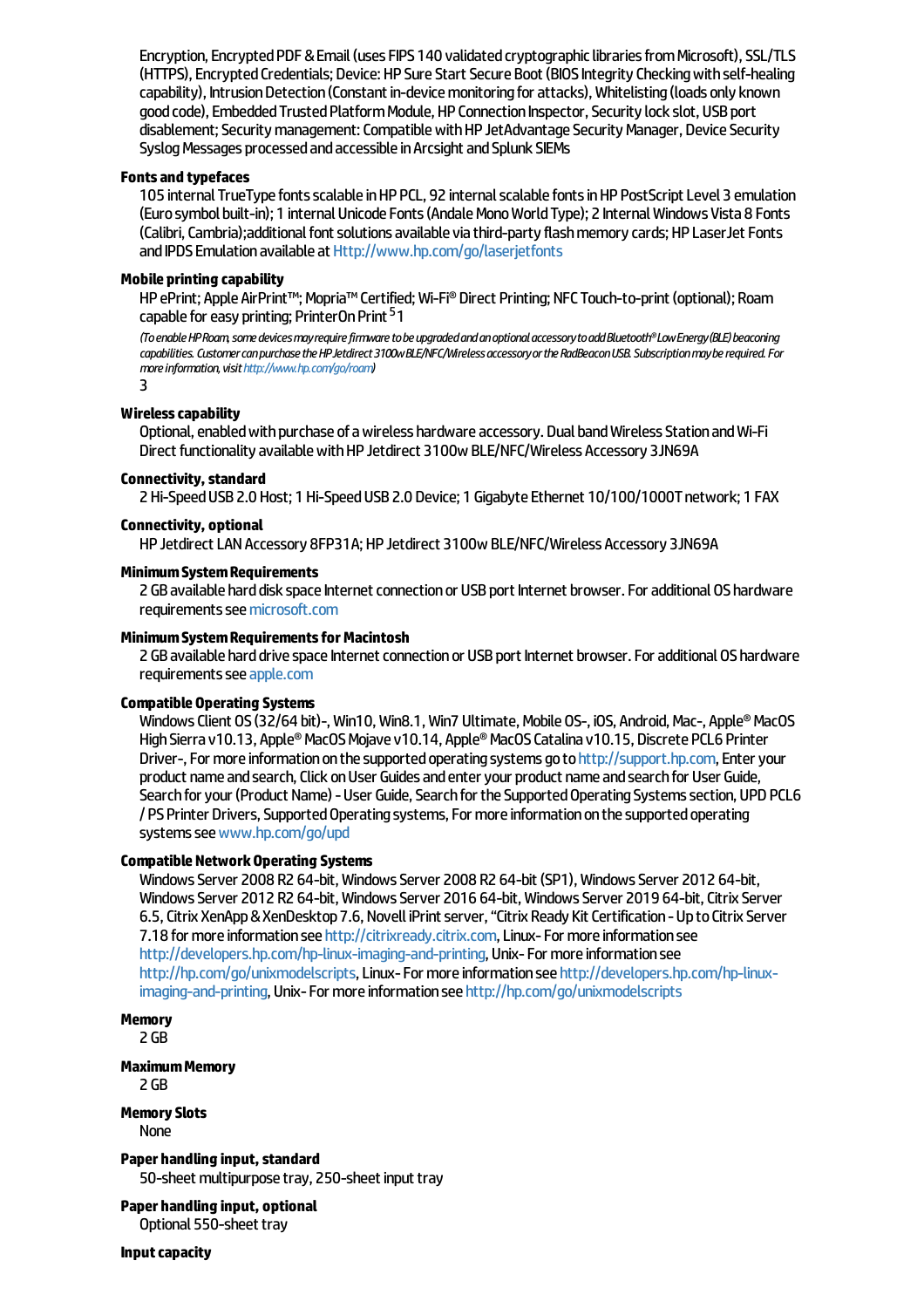Upto300 sheets

## **Maximuminputcapacity(sheets)**

Up to 850 sheets (with optional 550-sheet tray)

## **Paper handling output, standard**

150-sheet output bin

#### **Output capacity** Upto150 sheets

#### **Maximum output capacity (sheets)**

Upto150 sheets

## **Duplex printing**

Automatic (default)

#### **Paper trays, standard** 2

#### **Papertrays,maximum**

3

## **EnvelopeFeeder**

## No

**MaximumInputCapacity(envelopes)**

Upto15

#### **Mediasizessupported**

Tray 1: letter, legal, oficio, executive, statement,  $4 \times 6$ ,  $3 \times 5$ ,  $5 \times 7$ ,  $5 \times 8$ , postcard(JIS), double postcard(JIS), 8.5 x 13, envelope (commercial No. 9, No. 10, Monarch); Custom: 3 x 5 to 8.5 x 14 in; Tray 2: letter, executive, statement,  $4 \times 6$ ,  $5 \times 7$ ,  $5 \times 8$ , double postcard (JIS); Custom:  $3.9 \times 5.8$  to  $8.5 \times 14$  in; Optional Tray 3: letter, executive, statement,  $4 \times 6$ ,  $5 \times 7$ ,  $5 \times 8$ , double postcard (JIS); Custom: 3.9  $\times$  5.8 to 8.5  $\times$  14 in

#### **Mediasizes,custom**

Tray 1:  $3 \times 5$  to  $8.5 \times 14$  in; Tray 2:  $3.9 \times 5.8$  to  $8.5 \times 14$  in; Optional Tray  $3:3.9 \times 5.8$  to  $8.5 \times 14$  in

#### **Mediatypes**

Paper (bond, brochure, colored, glossy, letterhead, photo, plain, preprinted, prepunched, recycled, rough), postcards, labels, envelopes

### **Mediaweight,supported**

Tray 1: 16 to 47 lb bond (up to 52 lb with HP Color laser glossy photo papers); Tray 2: 16 to 43 lb bond (up to 47 lb with postcards, up to 52 lb with HP Color laser glossy photo papers); optional Tray 3: 16 to 43 lb bond (up to 47 lb with postcards, up to 40 lb with HP Color laser glossy photo papers); Automatic duplexer: 16 to 43 lb

## **Scanner type**

Flatbed, ADF

#### **Scan resolution, optical**

Upto600 dpi

## **Bit depth**

24-bit

## **Scan size, maximum**

8.5 x 11.7 in

#### **Scan size(ADF),maximum**

8.5 x 14 in

#### **Automatic document feeder capacity**

Standard, 50 sheets

#### **Digitalsending standard features**

Scan to E-mail; Save-to-Network Folder; Save-to-USB drive; Scan-to-Sharepoint; Send to FTP; Send to Internet Fax; Local Address Book; SMTP over SSL; Blank Page Removal; Edge Erase; Auto Color Sense; Auto CropToContent;Compact PDF

## **File Format Supported**

JPG; MTIFF; PDF; PDF/A; TIFF; XPS

#### **Scan speed (normal, letter)**

Upto31 ppm/49 ipm(b&w),upto21 ppm/37 ipm(color) 1 11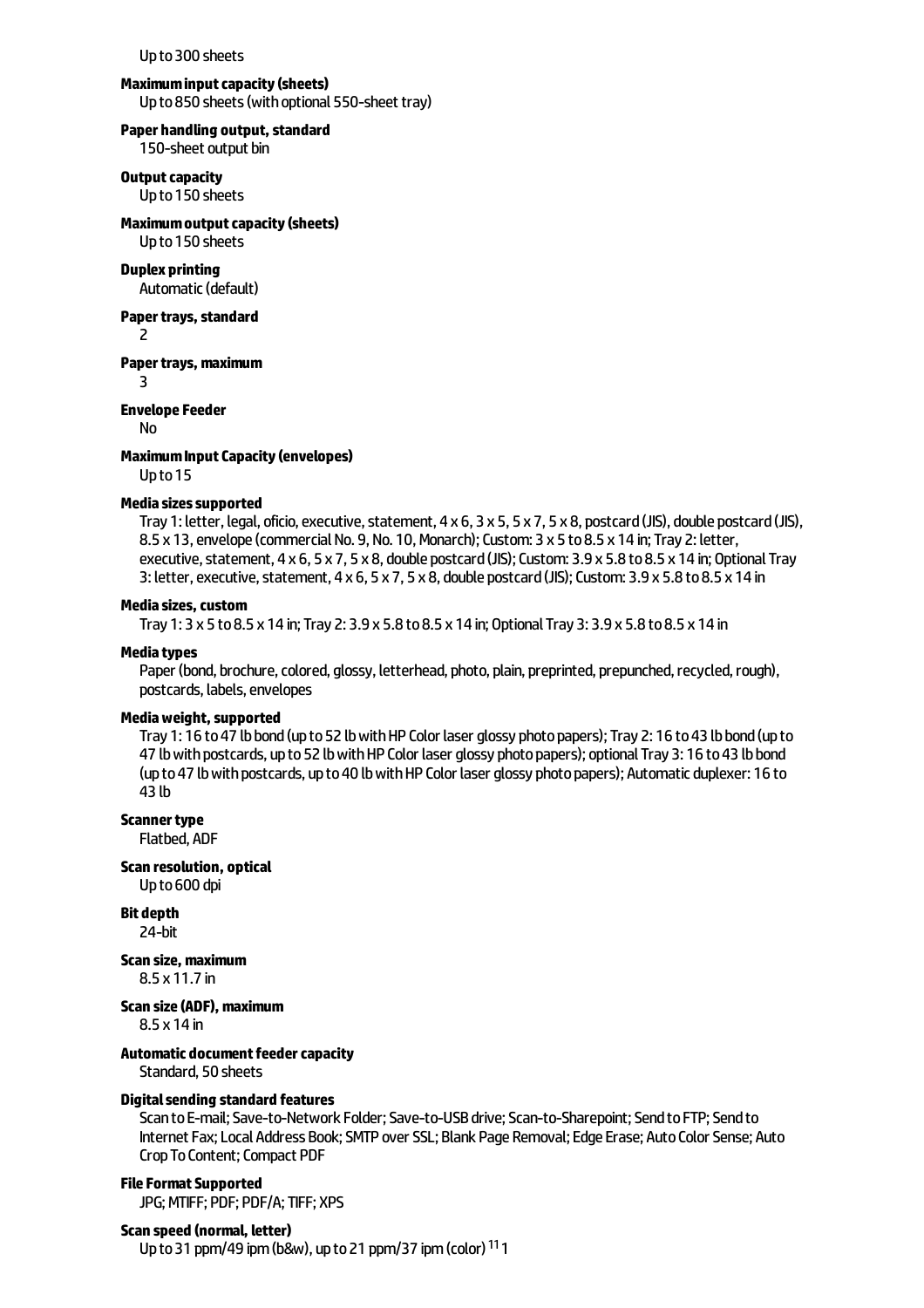## **Copyspeed black(normal, letter)**

Upto28 cpm

#### **Copyspeed color(normal, letter)** Upto28 cpm

## **Copy resolution (black text)**

Upto600 dpi

## **Copyresolution (colortextand graphics)**

Upto600 x 600 dpi

## **Copyreduce/enlargesettings**

25 to400%

# **Copies,maximum**

Up to 9999 copies

## **Copier settings**

Two-sided copying; Scalability; Image adjustments (darkness, contrast, background cleanup, sharpness); Nup; N or Z-ordering; Content orientation; Collation; Booklet; Job build; Edge-to-edge; Job storage; ID Copy; Book Copy; A-to-B Copy (different media sizes)

## **Faxing**

Yes

## **Faxtransmission speed (letter)**

s a memberon op.<br>3 sec per page <sup>6</sup>1

*(BasedonstandardITU-Ttestimage#1atstandardresolution.Morecomplicatedpagesorhigherresolutionwilltakelongerandusemorememory.)* 3

## **Fax memory**

Dependent on the amount of available disk space

# **Fax Resolution Black(best)**

# Upto300 x 300 dpi

## **Fax BroadcastLocations**

 $\Omega$ 

#### **FaxSpeed Dials, MaximumNumber** Upto1000 numbers

## **Fax Auto Redial**

Yes

## **Fax delayed sending**

No

## **Junkfax barrier**

Yes, as blocked fax numbers

## **Fax Polling**

Yes (poll to receive only)

## **Fax Remote Retrieval**

No

# **Faxforwarding**

Yes

## **Fax PC Interface Supported**

Yes, software not included

## **Power**

Input voltage: 100 to 127 VAC, 60 Hz, Input voltage: 200 to 240 VAC, 50 Hz (Not dual voltage, product varies by part number with # Option code identifier)

## **Power supply type**

Internal (Built-in) power supply

#### **Power consumption**

581 watts (active printing), 21.9 watts (ready), 1.0 watts (sleep), 0.08 watts (auto-off/manual-on), 0.08 watts (manual off)

*(Powerrequirementsarebasedonthecountry/regionwheretheprinterissold. Donotconvertoperatingvoltages.Thiswilldamagetheprinterand voidtheproductwarranty.)*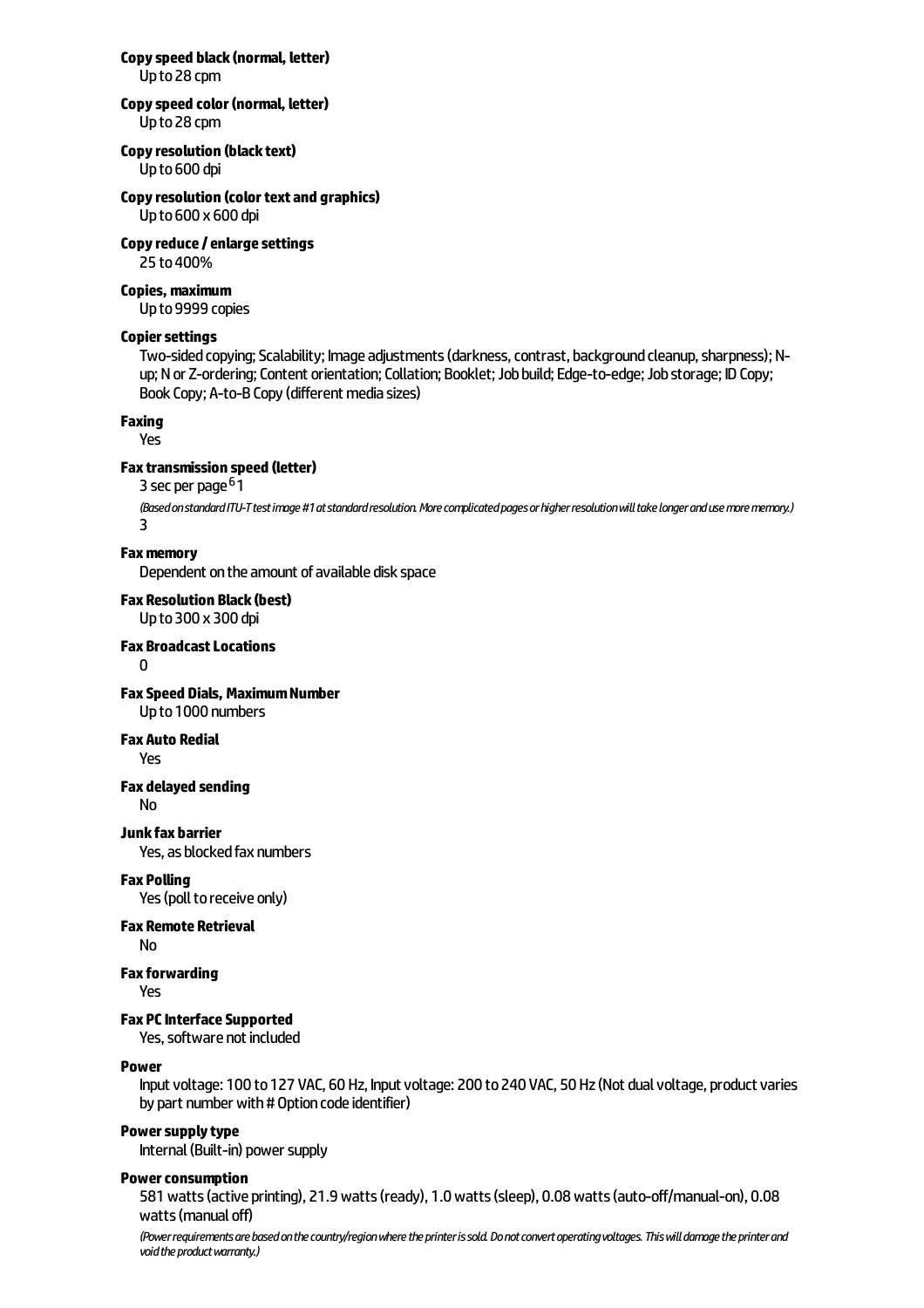3

#### **Typicalelectricityconsumption (TEC) number**

1.051 kWh/week (Blue Angel): 0.425 kWh/week (Energy Star 3.0)

#### **Ecolabels**

EPEAT®Silver;CECP;ENERGYSTAR®certified

#### **Energy star certified**

Yes

## **Operating temperature range**

50 to90.5°F

## **Recommended operating humidityrange**

10 to90%

#### **Minimumdimensions(W xD xH)**

16.4 x 18.6 x 15.7 in

#### **Maximumdimensions(W x D xH)**

16.4  $\times$  44.3  $\times$  25.8 in (printer fully opened)

#### **Weight**

51.2 lbs

#### **UPC number**

(201) 194850585807; (AB0) 193905216758; (AB2) 193905216765; (ABT) 193905216802; (ABY) 193905216819; (ACJ) 193905216772; (ACQ) 193905216826; (B13) 193905216833; (B19) 193905216840; (BAZ) 193905216857; (BBU) 193905216789; (BGJ) 193905216864; (BGM) 193905216796

#### **Package dimensions(W xD xH)**

23.5 x 19.57 x 19.29 in

#### **Packageweight**

58.07 lb

#### **Quantity per pallet**

20 (US); 16 (EMEA/AP)

#### **Pallet dimensions**

47.24 x 39.37 x 96.49 in

#### **Pallet weight**

1163.78 lb

### **Country of origin**

Made in China: Made in Mexico (#201)

#### **What'sin the box**

HP Color LaserJet Enterprise MFP M480f printer HP Black Original LaserJet Toner Cartridge (~2,400 pages) HP Cyan, Magenta, Yellow Original LaserJet Toner Cartridges ( $\sim$  2,100 pages each) Getting started Guide 1 Power cord

## **Cable included**

No, please purchase USB cable separately.

#### **Replacement cartridges**

HP 414A Black Original LaserJet Toner Cartridge (~2,400 pages) W2020A HP 414A Cyan Original LaserJet Toner Cartridge (~2,100 pages) W2021A HP 414A Yellow Original LaserJet Toner Cartridge (~2,100 pages) W2022A HP 414A Magenta Original LaserJet Toner Cartridge (~2,100 pages) W2023A HP 414X High Yield Black Original LaserJet Toner Cartridge (~7,500 pages) W2020XHP 414X High Yield Cyan Original LaserJet Toner Cartridge (~6,000 pages) W2021X HP 414X High Yield Yellow Original LaserJet Toner Cartridge (~6,000 pages)W2022XHP 414XHighYieldMagentaOriginalLaserJetTonerCartridge(~6,000 pages) W2023X

*(Foryieldinformationonthecartridge(s)includedwithyourprinter,see<http://www.hp.com/go/toneryield>. Yieldvaluesmeasuredinaccordancewith ISO/IEC19798andcontinuousprinting. Actualyieldsvaryconsiderablybasedonimagesprintedandotherfactors.)*

3

#### **Softwareincluded**

No software solutions are included in the Box only on <http://hp.com> or <http://123.hp.com>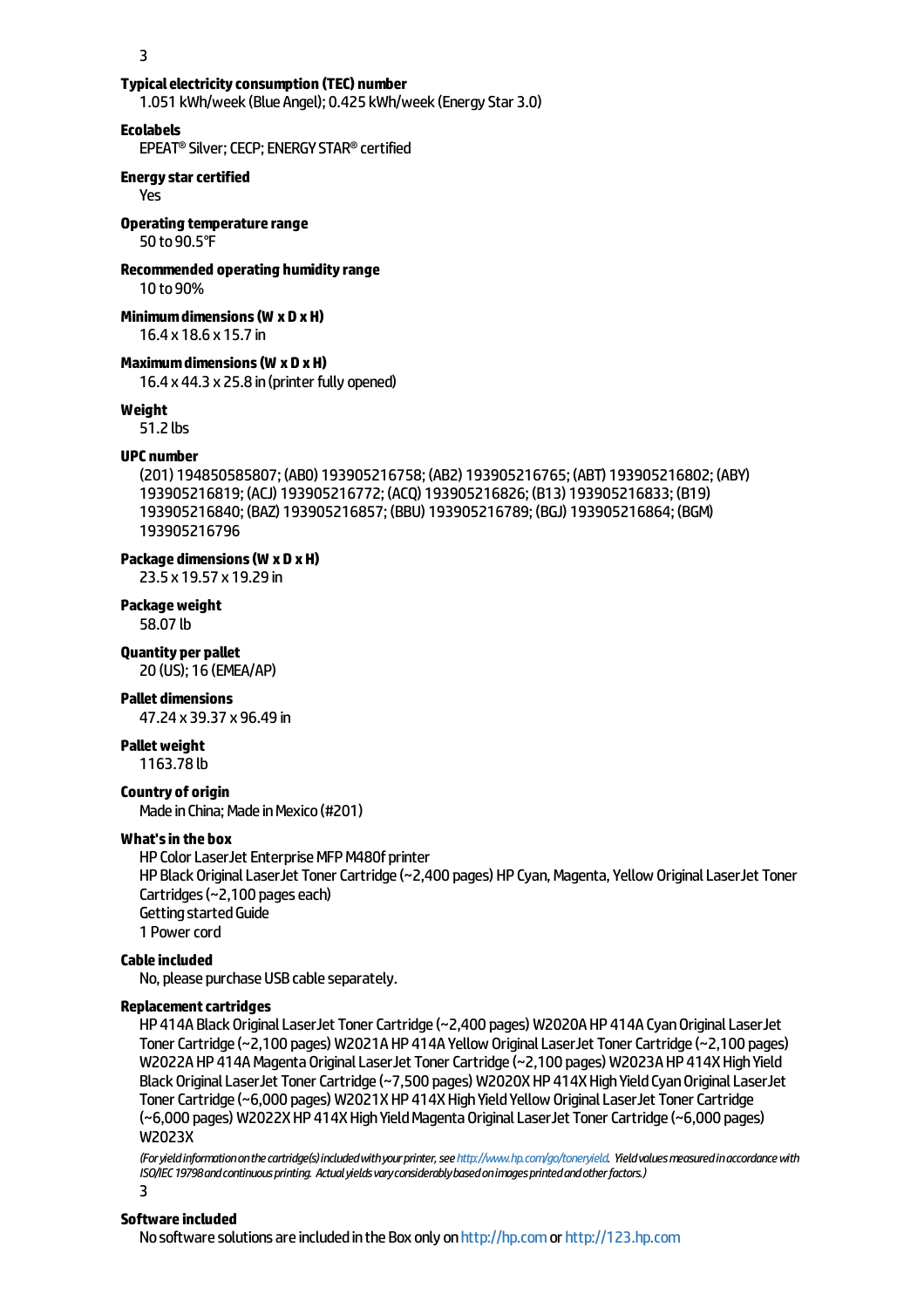#### **Overview**

- 1 HP'smostadvancedembeddedsecurityfeaturesareavailableonHPManagedandEnterprisedeviceswithHPFutureSmartfirmware4.5orabove.Claim based on HP review of 2019 published features of competitive in-class printers. Only HP offers a combination of security features to automatically detect, stop, and recover from attacks with a self-healing reboot, in alignment with NIST SP 800-193 guidelines for device cyber resiliency. For a list of compatible products, visit [hp.com/go/PrintersThatProtect](http://hp.com/go/PrintersThatProtect). For more information, visit hp.com/go/PrinterSecurityClaims
- 2 Some features enabled by future HP FutureSmart firmware upgrades may not be available on older devices, if for example, physical product characteristics limit the functionality of the new feature.
- 3 HP Web Jetadmin is free and available for download at [hp.com/go/webjetadmin](http://hp.com/go/webjetadmin)
- 4 Third-party certification based on Common Criteria Information Technology Security Evaluation ISO/IEC 15408 Standard requirements as of May 2019. Certification applicable to HP Managed and Enterprise devices running HP FutureSmart Firmware version 4.5.1 and later. For more information: <https://www.commoncriteriaportal.org/files/epfiles/Certification%20Report%20-%20HP%20Intrusion%20Detection.pdf>
- 7 Dependent upon country setup specifications.
- 8 Toenable HP Roam, some devices may require firmware to be upgraded and an optional accessory to add Bluetooth® Low Energy (BLE) beaconing capabilities. Subscription may be required. For more information, visit [hp.com/go/roam](http://hp.com/go/roam)
- 10 Measured using ISO/IEC 24734, excludes first set of test documents. For more information, see http://www.hp.com/go/printerclaims. Exact speed varies depending on the system configuration, software application, driver, and document complexity.

#### **Specifications**

- 5 To enable HP Roam, some devices may require firmware to be upgraded and an optional accessory to add Bluetooth® Low Energy (BLE) beaconing capabilities. Customer can purchase the HP Jetdirect 3100w BLE/NFC/Wireless accessory or the RadBeacon USB. Subscription may be required. For more information, visit <http://www.hp.com/go/roam>
- 6 BasedonstandardITU-Ttestimage#1atstandardresolution.Morecomplicatedpagesorhigherresolutionwilltakelongerandusemorememory. 8 Measured using ISO/IEC 24734, excludes first set of test documents. For more information see http://www.hp.com/go/printerclaims. Exact speed varies
- depending on the system configuration, software application, driver, and document complexity.
- 11 ScanspeedsmeasuredfromADF.Actualprocessingspeedsmayvarydependingonscanresolution,networkconditions,computerperformance,and applicationsoftware.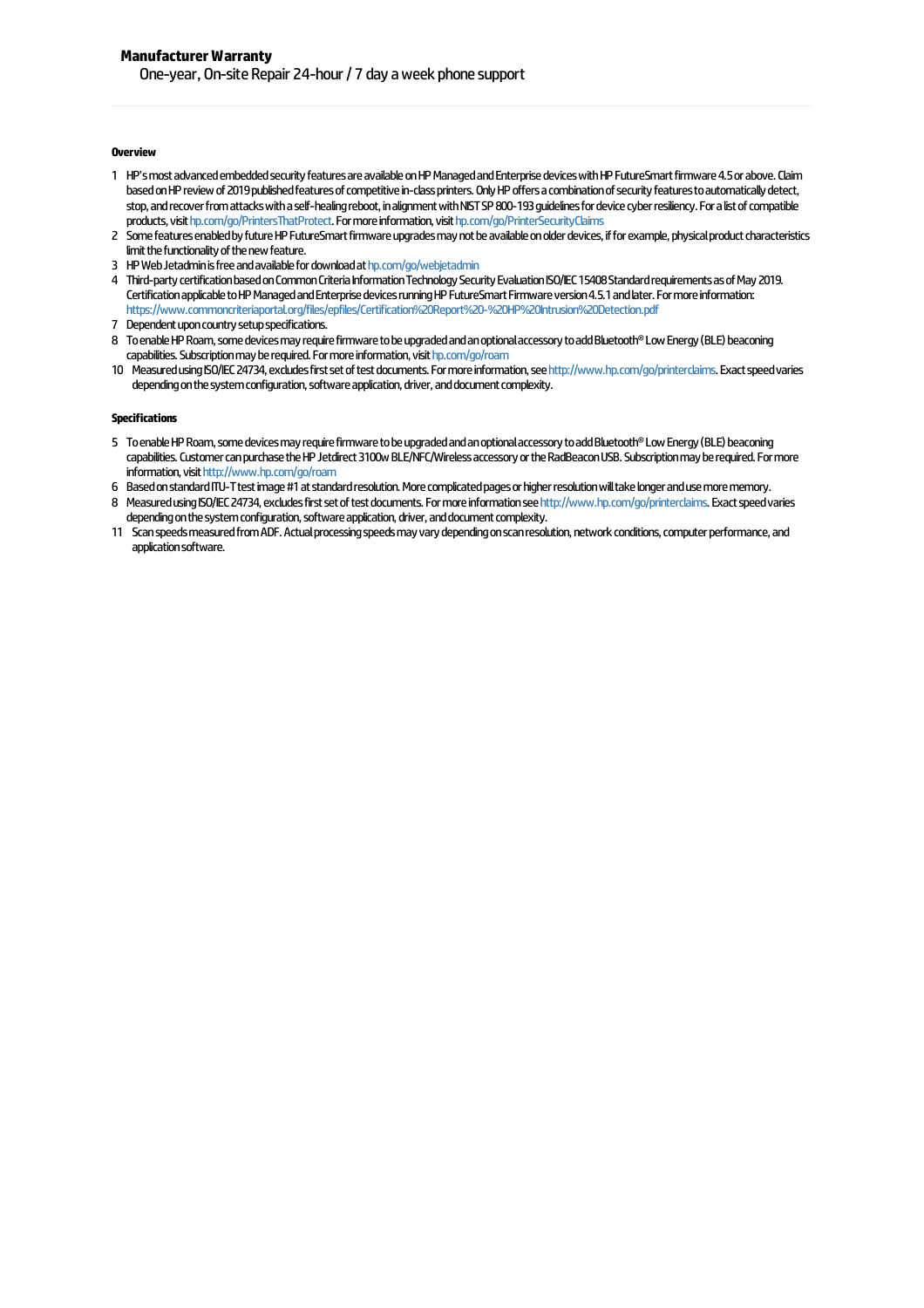#### **Accessories**

HP LaserJet 550-sheet Feeder Tray CF404A, HP JetDirect 3100w BLE/NFC/Wireless Accy 3JN69A, HP Jetdirect LAN Accessory 8FP31A, HP Accessibility Assistant 2MU47A, HP Accessibility Kit, includes HP prop handle for ADF lid, accessible keyboard, braille adhesives 2TD64A, HP Foreign Interface Harness B5L31A, HP Legic Reader 4QL32A, HP USB Universal Card Reader X3D03A, HP HIP2 Keystroke Reader Y7C05A, HP SmartCard NIPRNet Solution for US Government CC543B, HP HIP2 Card Reader Accessory Kit 8ZN00A

### **Acoustic poweremissions(activescan)**

6.0 B(A) (Scanningat 24 ipm)

## **Acoustic poweremissions(active, printing)**

6.1 B(A) (Printingat 27 ipm)

**Acoustic poweremissions(ready)**

3.6 B(A)

#### **Acoustic power note**

Sound Power values are subject to change. Please visit [HP.com](http://hp.com) for more information. This printer was tested while printing A4 media at 24 ipm.

**Acoustic pressureemissions bystander(activescan)**

46 dB(A) (Scanningat 24 ipm)

**Acoustic pressureemissions bystander(active, printing)** 49 dB(A) (Printingat 27 ipm)

#### **Acoustic pressure emissions bystander (ready)** 20 dB(A)

**Additionalinformation aboutHP**

<http://www.hp.com>

#### **Additionalinformation aboutHP in thecountries**

[hp.com](http://hp.com)

## **Auto faxreduction supported**

Yes

# **Automatic document feeder capacity**

Standard, 50 sheets

#### **Automatic papersensor**

No

## **Bit depth**

24-bit

#### **Blue Angelcompliant**

Yes, Blue Angel DE-UZ205—only ensured when using Original HP supplies

#### **Blue Angelfootnote**

Power requirements are based on the country/region where the printer is sold. Do not convert operating voltages. This will damage the printer and void the product warranty. Energy Star value typically based on measurement of 115V device and 230V for Blue Angel.

#### **Blueangelfootnote number**

[10]

#### **Bottommargin (A4)**

2mm

## **Cable included**

No. please purchase USB cable separately.

#### **Capacity**

16 GBeMMC

#### **Certificationsand compliances**

UL/cUL (US/Canada); RCM (Australia); TUV and GS Mark (Germany); Department of Industrial Standards of Cambodia; Bureau of Standards, Metrology and Inspection Ministry of Economic Affairs - BSMI (Taiwan); Certificate of China Compulsory Product Certification - CCC (China); Bureau of Indian Standards - BIS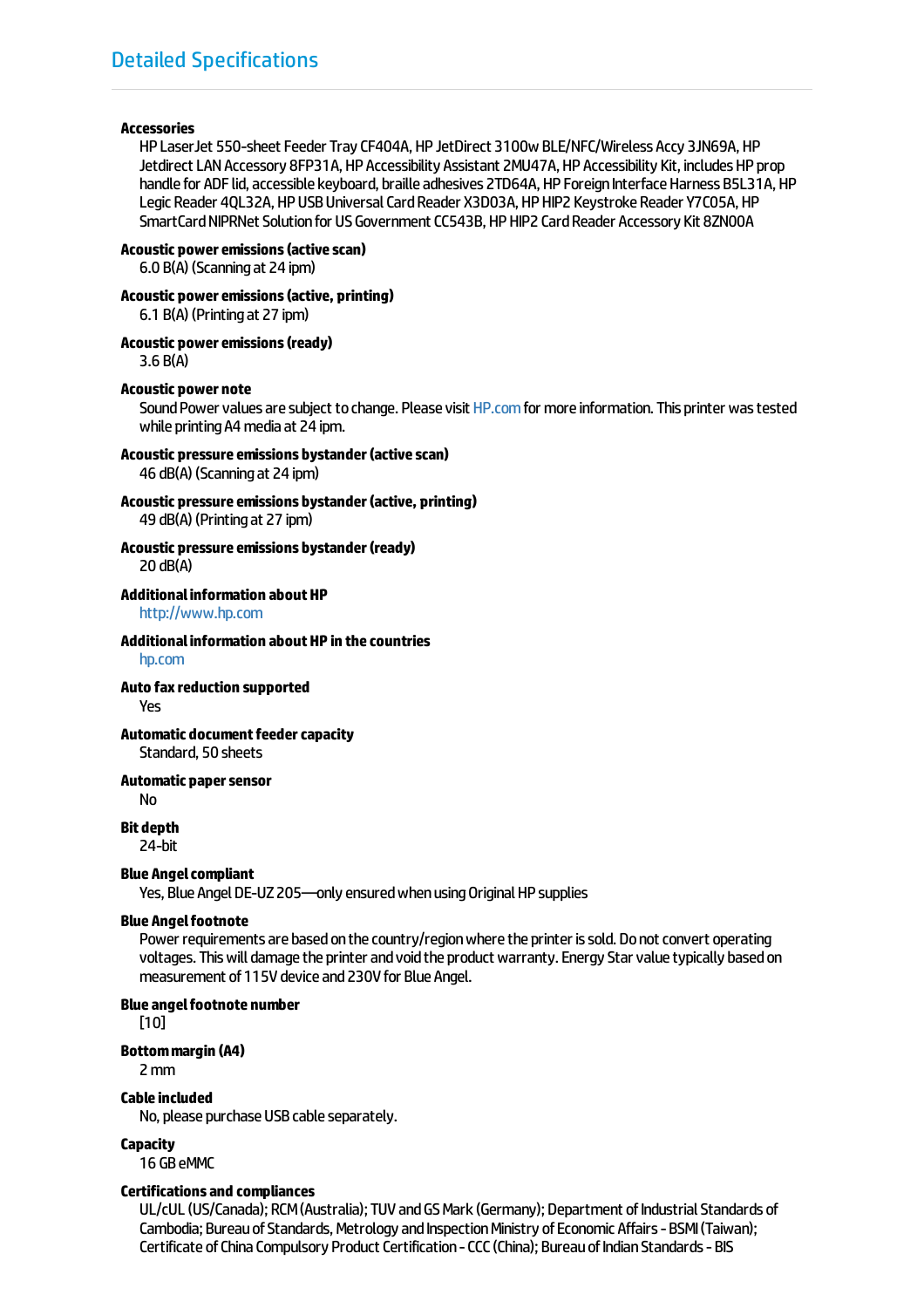Registration (India); PSB (Singapore); Eastern European country approvals; CE Marking; Other Safety & EMC Certification approvals as required by individual countries.

## **Color scanning**

Yes

#### **Compatible NetworkOperating Systems**

Windows Server 2008 R2 64-bit, Windows Server 2008 R2 64-bit (SP1), Windows Server 2012 64-bit, Windows Server 2012 R2 64-bit, Windows Server 2016 64-bit, Windows Server 2019 64-bit, Citrix Server 6.5,Citrix XenApp&XenDesktop7.6, Novell iPrintserver,"Citrix Ready KitCertification-UptoCitrixServer 7.18 for more information see <http://citrixready.citrix.com>, Linux-For more information see <http://developers.hp.com/hp-linux-imaging-and-printing>, Unix-Formore information see [http://hp.com/go/unixmodelscript](http://hp.com/go/unixmodelscripts)s, Linux-Formore information see http://developers.hp.com/hp-linuximaging-and-printing, Unix-For more information see <http://hp.com/go/unixmodelscripts>

### **Compatible Operating Systems**

Windows Client OS (32/64 bit)-, Win10, Win8.1, Win7 Ultimate, Mobile OS-, iOS, Android, Mac-, Apple® MacOS High Sierra v10.13, Apple® MacOS Mojave v10.14, Apple® MacOS Catalina v10.15, Discrete PCL6 Printer Driver-, For more information on the supported operating systems go to <http://support.hp.com>, Enter your product name and search, Click on User Guides and enter your product name and search for User Guide, Search for your (Product Name) - User Guide, Search for the Supported Operating Systems section, UPD PCL6 / PS Printer Drivers, Supported Operating systems, For more information on the supported operating systems see [www.hp.com/go/upd](http://www.hp.com/go/upd)

#### **Connectivity, optional**

HP Jetdirect LAN Accessory 8FP31A; HP Jetdirect 3100w BLE/NFC/Wireless Accessory 3JN69A

#### **Connectivity,standard**

2 Hi-Speed USB 2.0 Host; 1 Hi-Speed USB 2.0 Device; 1 Gigabyte Ethernet 10/100/1000T network; 1 FAX

#### **Controlpanel**

4.3" Color Capacitive Touch Control Panel

#### **Copierscaling (ADF)**

25 to200%

#### **Copier settings**

Two-sided copying; Scalability; Image adjustments (darkness, contrast, background cleanup, sharpness); Nup; N or Z-ordering; Content orientation; Collation; Booklet; Job build; Edge-to-edge; Job storage; ID Copy; Book Copy; A-to-B Copy (different media sizes)

#### **Copier smart software features**

Auto scale; Reduce/enlarge from scanner glass (25 to 400 percent); Collate; Auto color detection; Two-sided copying; Image adjustments (darkness, background cleanup, sharpness); Job build

#### **Copies, maximum**

Up to 9999 copies

#### **Copyreduce/enlargesettings**

25 to400%

- **Copy resolution (black text)** Upto600 dpi
- **Copyresolution (colortextand graphics)** Upto600 x 600 dpi
- **Copyspeed (black, normalquality, A4)** Upto27 cpm

#### **Copyspeed (color, normalquality, A4)** Upto27 cpm

**Copyspeed black(normal, letter)** Upto28 cpm

**Copyspeed blackduplex(A4)** Upto24 cpm

**Copyspeed blackduplex(Letter)** Upto25 cpm

**Copyspeed color(normal, letter)** Upto28 cpm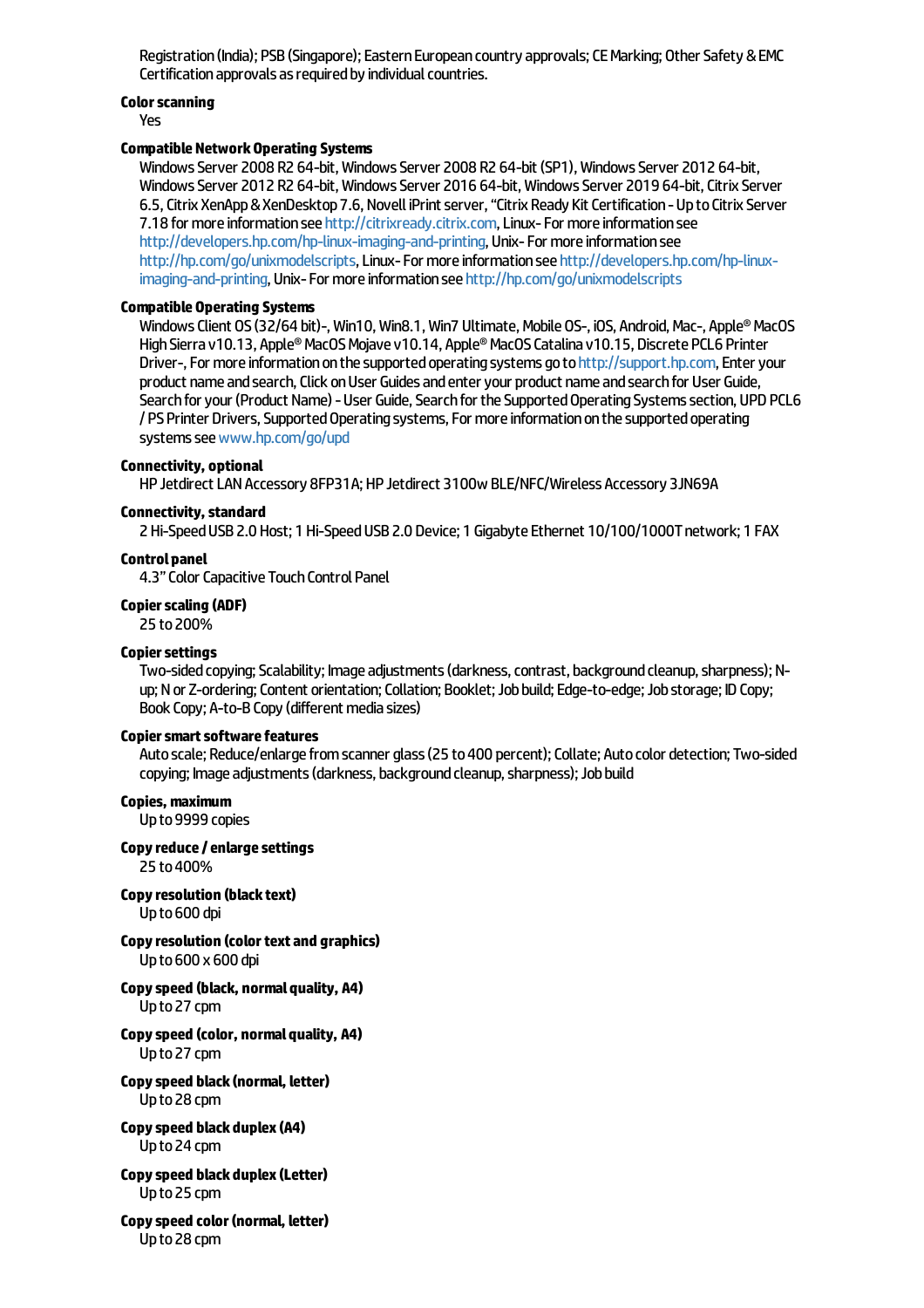#### **Copyspeed color duplex(A4)**

Upto24 cpm

#### **Copyspeed color duplex(Letter)**

Upto25 cpm

#### **Copyright notice**

© Copyright 2021 HP Development Company, L.P. The information contained herein is subject to change without notice. The only warranties for HP products and services are set forth in the express warranty statements accompanying such products and services. Nothing herein should be construed as constituting an additional warranty. HP shall not be liable for technical or editorial errors or omissions contained herein.

#### **Count of cartons per pallet layer**

4

## **Count oflayersin pallet**

5 (US); 4 (EMEA/AP)

## **Country of origin**

Made in China; Made in Mexico (#201)

#### **Datasheet photo 1**

Publication photos/3QA55A.jpg

#### **Datasheet photo 4**

Publication photos/NA\_M480f.jpg

#### **Digitalsending standard features**

Scanto E-mail; Save-to-Network Folder; Save-to-USB drive; Scan-to-Sharepoint; Send to FTP; Send to Internet Fax; Local Address Book; SMTP over SSL; Blank Page Removal; Edge Erase; Auto Color Sense; Auto CropToContent;Compact PDF

#### **Display**

4.3" diagonal Color TFT-LCD back lit 480 RGB (H) x 272 (V)

## **Displayarea(imperial)**

3.74 x 2.12 in

#### **Displayarea(metric)** 95 x 53.86mm

#### **Distinctive ring detection supported** No

## **Downloadablesoftware**

From [http://123.hp.com-,](http:) HP Easy Start (Guided Software Install for Windows and Mac) From <http://hp.com> for Windows OS-Full-solution software and drivers, Basic-solution software and drivers, HP PCL6 XPS Discrete Print Driver, Product Documentation and Support, From <http://hp.com> for Mac OS-HP Mac OS Print Driver, HP Easy Admin, For Mobile OS-iOS For more information see

<http://hp.com/go/businessmobileprinting>, Android For more information see

<http://hp.com/go/businessmobileprinting>, From <http://hp.com> for printer administrators-Printer Administrator Resource Kit (Driver Configuration Utility - Driver Deployment Utility - Managed Printing Administrator), HP Universal Print Drivers PCL6 GDI & PS GDI for Windows, SAP Print Drivers for more information see <http://support.hp.com/us-en/document/c05051702>, HP Web JetAdmin, HP JetAdvantage Security Manager, HP Roam, HPLIP Linux Printer Driver for more information see

<http://hplipopensource.com/hplip-web/index.html>, Unix Model Script Printer Driver for more information see <http://hp.com/go/unixmodelscripts>, UPD PCL6 / PS Printer Drivers-For more information on the supported operating systems go to <http://support.hp.com>, Enter your product name and search Click on User Guides and enter your product name and search for User Guide Search for your (Product Name) - User Guide Search for the Supported Operating Systems section UPD PCL6 / PS Printer Drivers Supported Operating systems, For more information on the supported operating systems see [www.hp.com/go/upd](http://www.hp.com/go/upd)

## **Driver updates**

Current HP printer drivers and software can be obtained from the HP Customer Care Web site: Goto <http://www.hp.com/support/>(country/region may need to be selected) Select "Support" Select "Software and Drivers" Select "Printer" Enter a product name/number (The operating system is automatically detected) Select a driver or other software, select "Download"

## **Duplex ADFscanning**

Yes, single pass duplexing ADF

#### **Duplex printing**

Automatic(default)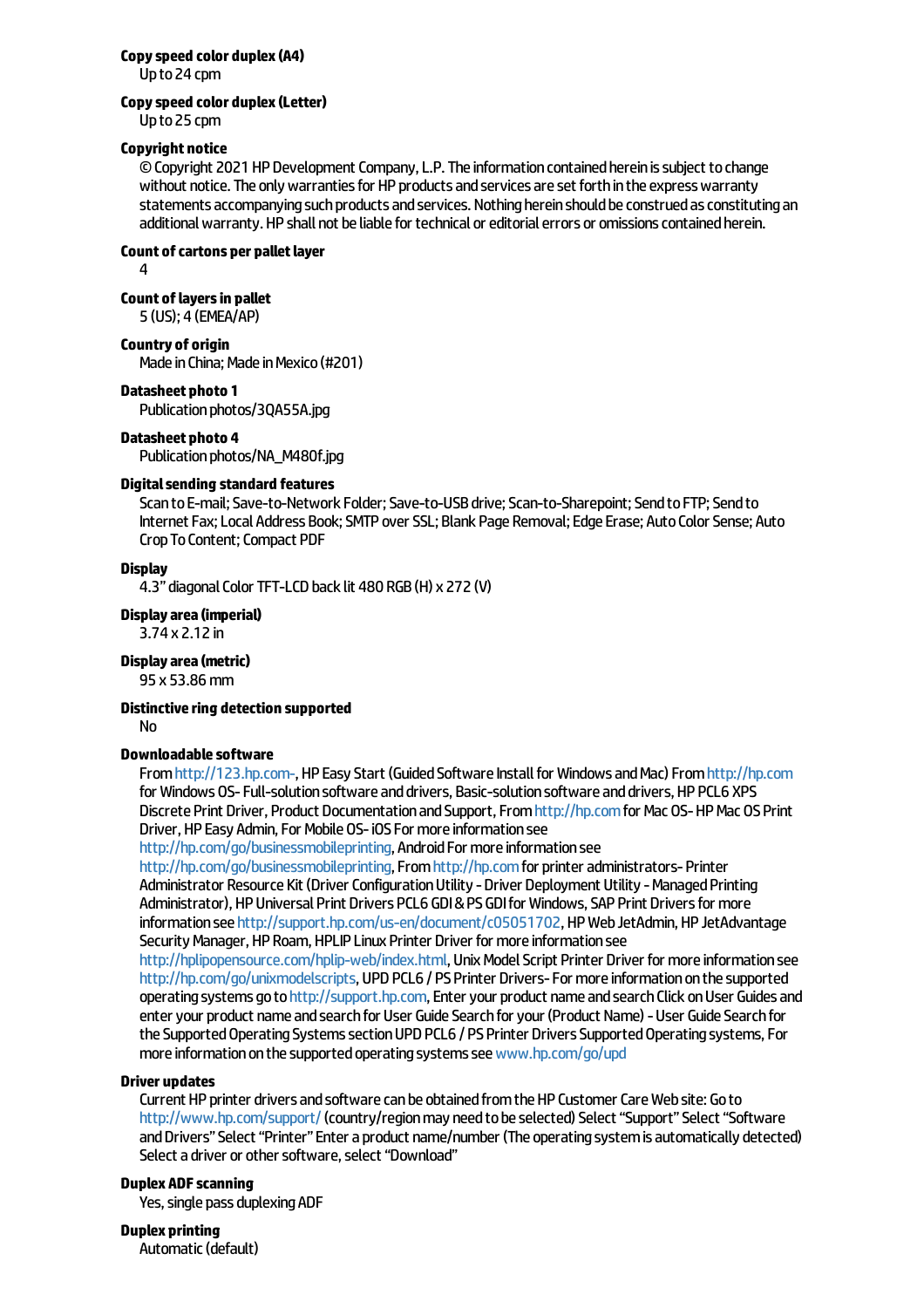#### **Dutycycle(monthly, A4)**

Upto55,000 pages

#### **Dutycycle(monthly, letter)**

Upto55,000 pages

## **Dynamicsecurity**

Dynamic security enabled printer

#### **Ecolabels**

EPEAT®Silver;CECP;ENERGYSTAR®certified

#### **Ecolabelsfootnote**

EPEAT<sup>®</sup> registered where applicable. EPEAT registration varies by country. See <http://www.epeat.net> for registration status by country.

#### **Electromagnetic compatibility**

CISPR 22:2008 (International) Class A, CISPR 32:2012 (International)/ EN 55032:2012, CISPR 35:2016 (International)/EN55035:2017,EN55024:2010 +A1:2015,EN61000-3-2:2014,EN61000-3-3:2013,FCC CFR 47 Part 15 Class A, ICES-003, Issue 6 Class A. Other EMC approvals as required by individual countries.

#### **Energy savings feature technology**

HP Auto-On/Auto-Off Technology; Instant-on Technology; Instant-on Copy

#### **Energystarcertified**

Yes

**Enhanced scanning resolution** Upto600 dpi

**Envelope Feeder** 

No

**Fax Auto Redial** Yes

**Fax BroadcastLocations**

 $\Omega$ 

**Fax delayed sending** No

**Faxforwarding** Yes

#### **Fax memory**

Dependent on the amount of available disk space

#### **Fax PC Interface Supported** Yes, software not included

**Fax phone TAMinterfacesupported** No

### **Fax Polling** Yes (poll to receive only)

**Fax Remote Retrieval**

No

**Faxresolution black** Up to 203 x 196 dpi; 256 levels of gray

**Fax Resolution Black(best)** Upto300 x 300 dpi

#### **Fax smart software features**

Stored faxes; Fax archiving; Fax forwarding; Scale to fit; Fax address book; LAN/Internet fax; Fax number confirmation; Holiday fax schedule

**FaxSpeed Dials, MaximumNumber** Upto1000 numbers

**Faxtelephonemodesupported** No

**Fax Transmission Speed**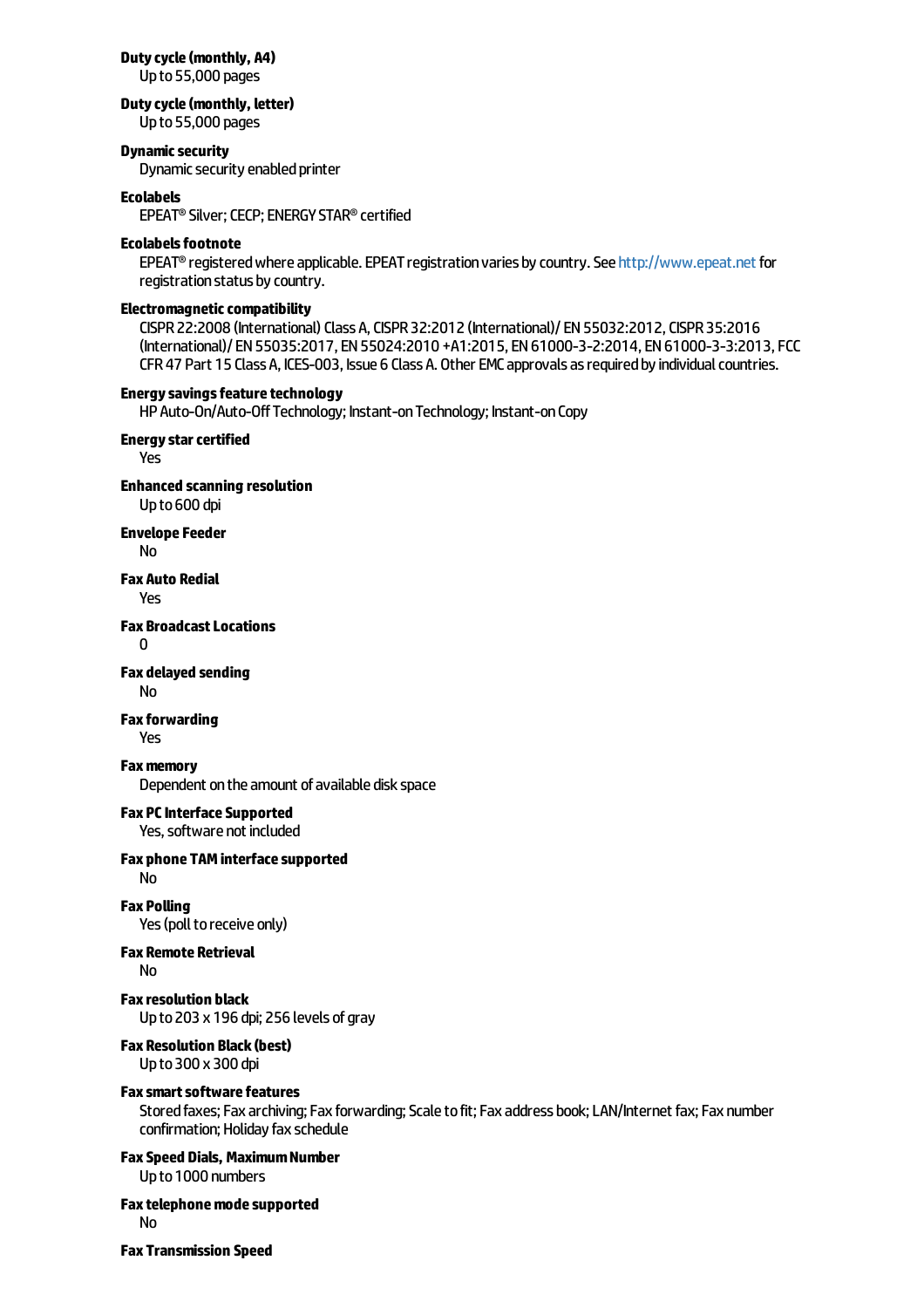#### 33.6 kbps(maximum); 14.4 kbps(default)

#### **Faxtransmission speed (letter)**

3 sec per page

**Fax Transmission Speed Footnote Number** [6]

#### **Fax Transmission Speed Note**

Based on standard ITU-T test image #1 at standard resolution. More complicated pages or higher resolution will take longer and use more memory.

## **Faxing**

Yes

## **FCCClass A emissions**

FCC Class A emissions - for use in commercial environments, not residential environments

**File Format Supported** JPG; MTIFF; PDF; PDF/A; TIFF; XPS

**First copy out black (A4)** As fast as 9.6 sec

**Firstcopy out black(A4,sleep)** Asfastas 11.2 sec

**Firstcopy out black(letter)** As fast as 9.5 sec

**First copy out black (letter, sleep)** Asfastas 11.1 sec

**First copy out color (A4)** Asfastas 11.3 sec

- **First copy out color (A4, sleep)** Asfastas 12.7 sec
- **First copy out color (letter)** As fast as 11.2 sec

**First copy out color (letter, sleep)** Asfastas 12.6 sec

**First page out black(A4, ready)** As fast as 9.5 sec

- **First page out black(A4,sleep)** Asfastas 11.0 sec
- **First page out black(letter, ready)** Asfastas 9.3 sec
- **First page out black(letter,sleep)** Asfastas 10.9 sec

**First page outcolor(A4, ready)** As fast as 11.0 sec

**First page outcolor(A4,sleep)** Asfastas 12.1 sec

**First page outcolor(letter, ready)** As fast as 10.9 sec

#### **First page out color (letter, sleep)** Asfastas 12.0 sec

#### **First page out footnote**

First Copy Out from Ready and Simplex Copy Speed measured using ISO/IEC 29183, Duplex Copy Speed measured using ISO/IEC 24735, excludes first set of test documents. For more information see <http://www.hp.com/go/printerclaims>. Exact speed varies depending on the system configuration, software application, document complexity, media size, media orientation and media type.

#### **First page out footnote number**

[9]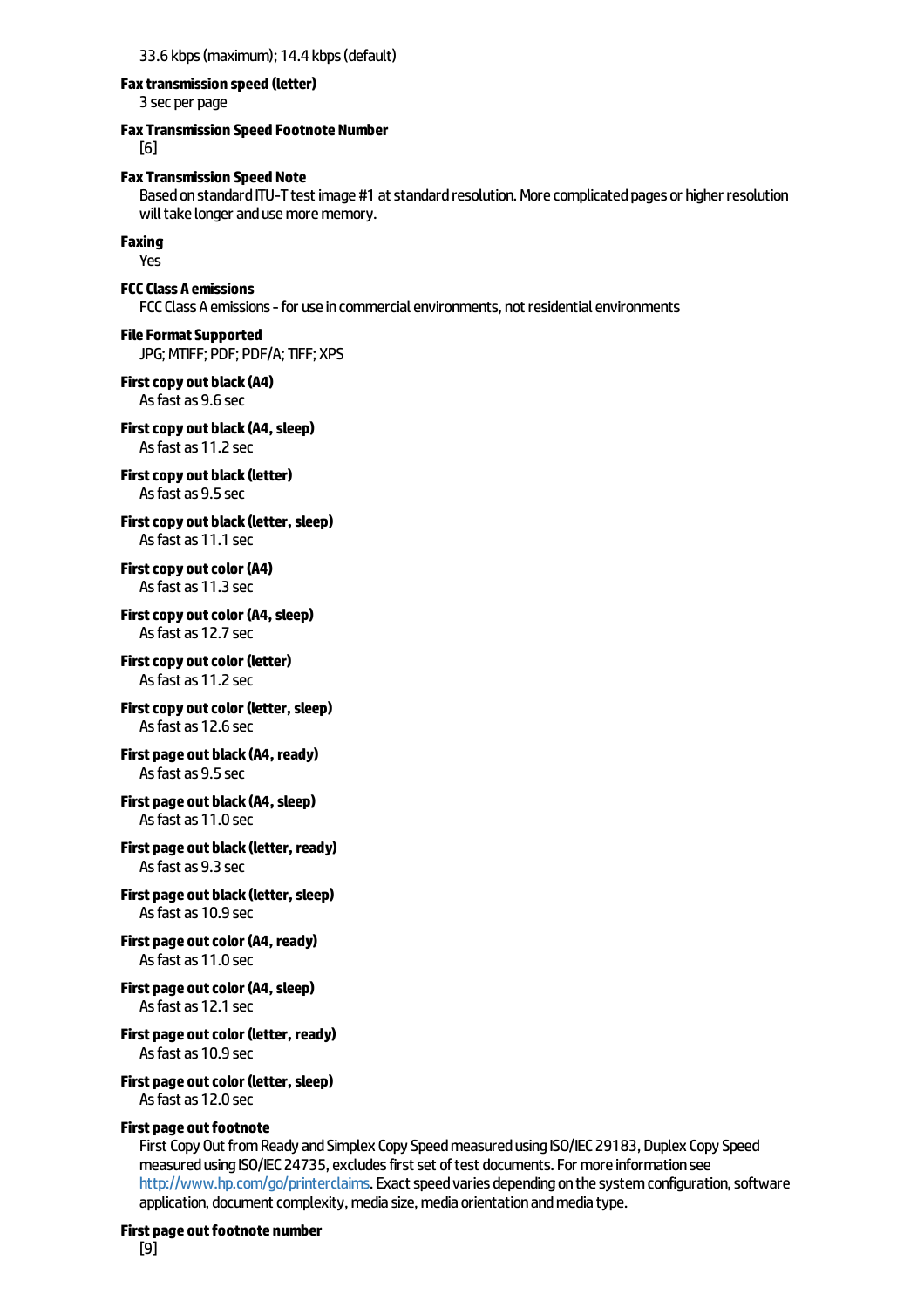#### **Fontsand typefaces**

105 internal TrueType fonts scalable in HP PCL, 92 internal scalable fonts in HP PostScript Level 3 emulation (Euro symbol built-in); 1 internal Unicode Fonts (Andale Mono World Type); 2 Internal Windows Vista 8 Fonts (Calibri, Cambria);additional font solutions available via third-party flash memory cards; HP LaserJet Fonts and IPDS Emulation available at <Http://www.hp.com/go/laserjetfonts>

#### **Functions**

Print, copy, scan, fax

#### **Imagelegaldisclaimer** Product image may differ from actual product

#### **Inputcapacity**

Upto300 sheets

#### **Junkfax barrier**

Yes, as blocked fax numbers

**Leftmargin (A4)** 2mm

**Levels of grayscale** 256

#### **Maccompatible** Yes

## **Manufacturer Warranty**

One-year, On-site Repair 24-hour / 7 day a week phone support

#### **Maximumdimensions(W x D xH)**  $16.4 \times 44.3 \times 25.8$  in (printer fully opened)

#### **Maximumdimensions(W x D xH)**

415.4 x 1124.4 x 656 mm (printer fully opened)

#### **MaximumInputCapacity(envelopes)**

#### Upto15

#### **Maximuminputcapacity(sheets)** Up to 850 sheets (with optional 550-sheet tray)

#### **MaximumMemory**

2 GB

#### **Maximumoutputcapacity(sheets)** Upto150 sheets

#### **Maximumprintarea**

212 x 352mm

#### **Mediasize(ADF)**

Letter; legal; oficio; executive; statement; A4; RA4; A5;B5; 5 x 7 in; 5 x 8 in

#### **Mediasize,tray 1**

A4; RA4; A5; B5 (JIS); B6 (JIS); 10 x 15 cm; A6; 16K;envelopes(B5,C5 ISO,C6, DLISO); 76 x 127 to216 x 356 mm

#### **Mediasize,tray 2**

A4; RA4; A5; B5 (JIS); B6 (JIS); 10 x 15 cm; A6; 16K; 98 x 148 to216 x 356mm

#### **Mediasize,tray 3**

A4; RA4; A5; B5 (JIS); B6 (JIS); 10 x 15 cm; A6; 16K; 98 x 148 to216 x 356mm

#### **Mediasizessupported**

Tray 1: A4, RA4, A5, B5 (JIS), B6 (JIS), 10 x 15 cm, A6, 16K, envelopes (B5, C5 ISO, C6, DL ISO); Custom: 76 x 127 to216 x 356mm;Tray 2: A4; RA4; A5; B5 (JIS); B6 (JIS); 10 x 15 cm; A6; 16K; 98 x 148 to216 x 356 mm; OptionalTray 3: A4; RA4; A5; B5 (JIS); B6 (JIS); 10 x 15 cm; A6; 16K; 98 x 148 to216 x 356mm

#### **Mediasizessupported**

Tray 1: letter, legal, oficio, executive, statement, 4 x 6, 3 x 5, 5 x 7, 5 x 8, postcard (JIS), double postcard (JIS), 8.5 x 13, envelope (commercial No. 9, No. 10, Monarch); Custom: 3 x 5 to 8.5 x 14 in; Tray 2: letter, executive, statement,  $4 \times 6$ ,  $5 \times 7$ ,  $5 \times 8$ , double postcard (JIS); Custom: 3.9  $\times$  5.8 to 8.5  $\times$  14 in; Optional Tray 3: letter, executive, statement,  $4 \times 6$ ,  $5 \times 7$ ,  $5 \times 8$ , double postcard (JIS); Custom:  $3.9 \times 5.8$  to  $8.5 \times 14$  in

#### **Mediasizessupported, key**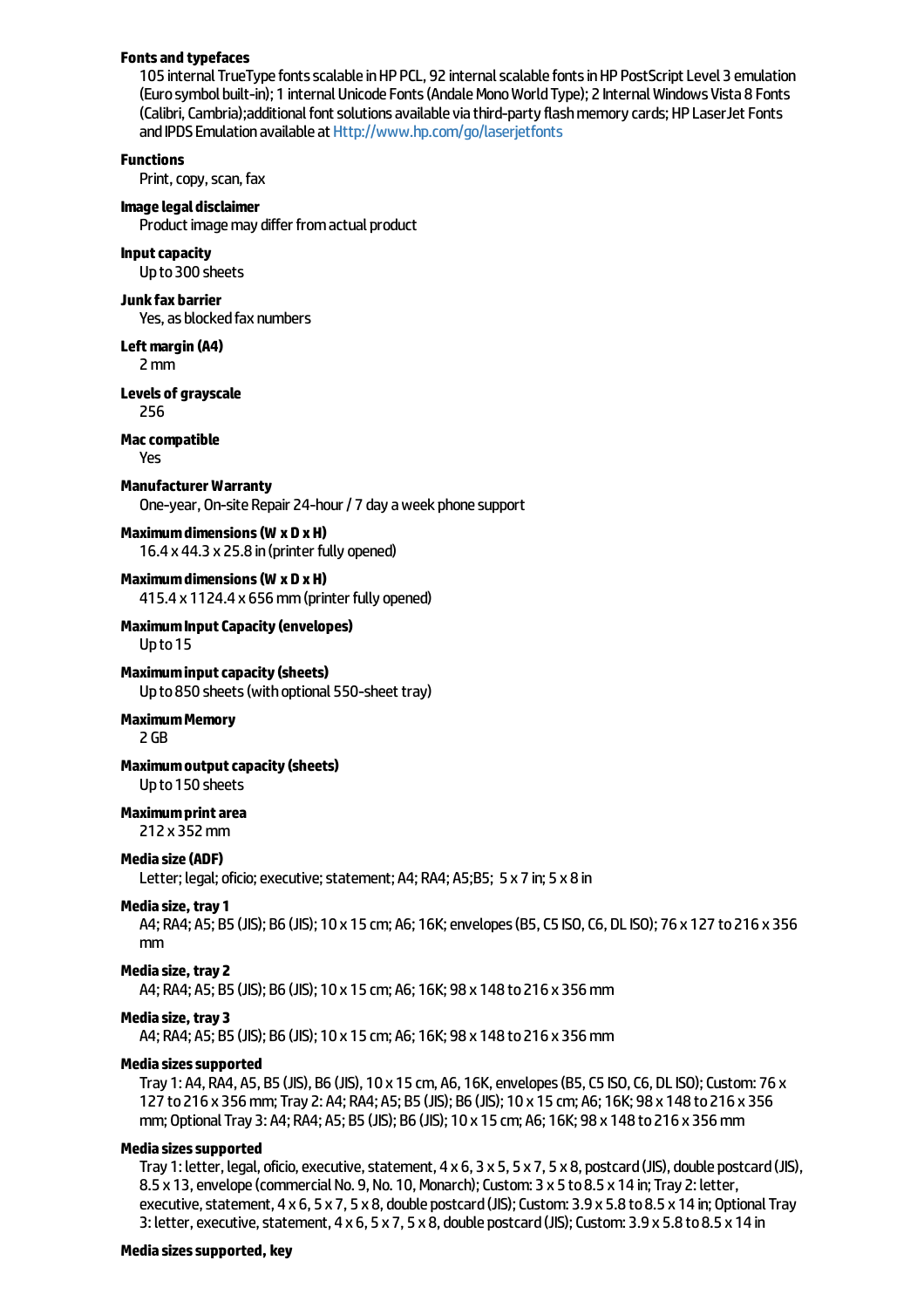10 x 15 cm; A4;Envelopes

#### **Mediasizessupported, key**

4 x 6 in; Letter; Legal; Envelopes

#### **Mediasizes,custom**

Tray 1: 3 x 5 to8.5 x 14 in;Tray 2: 3.9 x 5.8 to8.5 x 14 in; OptionalTray 3: 3.9 x 5.8 to8.5 x 14 in

#### **Mediasizes,custom**

Tray 1: 76 x 127 to 216 x 356 mm; Tray 2: 98 x 148 to 216 x 356 mm; Optional Tray: 98 x 148 to 216 x 356 mm

#### **Mediatypeand capacity, ADF**

Sheets: 50

#### **Media type and capacity, tray 1**

Sheets: 50; envelopes: 5

**Mediatypeand capacity,tray 2**

Sheets: 250; envelopes: 10

**Mediatypeand capacity,tray 3**

#### Sheets: 550

#### **Mediatypes**

Paper (bond, brochure, colored, glossy, letterhead, photo, plain, preprinted, prepunched, recycled, rough), postcards, labels, envelopes

#### **Mediaweight(tray 1)**

Tray 1: 60 to 176 g/m<sup>2</sup> (up to 200 g/m<sup>2</sup> with postcards and HP Color laser glossy photo papers)

#### **Mediaweight(tray 2)**

60 to 163 g/m<sup>2</sup> (up to 176 g/m<sup>2</sup> with postcards, up to 200 g/m<sup>2</sup> HP Color laser glossy photo papers)

#### **Mediaweight(tray 3)**

Optional Tray 3: 60 to 163 g/m<sup>2</sup> (up to 176 g/m<sup>2</sup> with postcards, up to 150 g/m<sup>2</sup> Glossy media)

#### **Mediaweight,supported**

Tray 1: 16 to 47 lb bond (up to 52 lb with HP Color laser glossy photo papers); Tray 2: 16 to 43 lb bond (up to 47 lb with postcards, up to 52 lb with HP Color laser glossy photo papers); optional Tray 3: 16 to 43 lb bond (up to 47 lb with postcards, up to 40 lb with HP Color laser glossy photo papers); Automatic duplexer: 16 to 43 lb

#### **Mediaweight,supported**

Tray 1: 60 to 176 g/m<sup>2</sup> (up to 200 g/m<sup>2</sup> with postcards and HP Color laser glossy photo papers); Tray 2: 60 to 163 g/m<sup>2</sup> (up to 176 g/m<sup>2</sup> with postcards, up to 200 g/m<sup>2</sup> HP Color laser glossy photo papers): optional Tray 3: 60 to 163 g/m<sup>2</sup> (up to 176 g/m<sup>2</sup> with postcards, up to 150 g/m<sup>2</sup> Glossy media); Automatic duplexer: 60 to  $163$   $a/m^2$ 

#### **Mediaweights,supported ADF**

16 to32 lb

**Mediaweights,supported ADF** 50 to120 g/m²

**Memory**

2 GB

#### **Memory Slots**

None

#### **Minimumdimensions(W xD xH)**

16.4 x 18.6 x 15.7 in

#### **Minimumdimensions(W xD xH)**

415.4 x 472 x 399.8mm

#### **MinimumSystemRequirements**

2 GB available hard disk space Internet connection or USB port Internet browser. For additional OS hardware requirements see [microsoft.com](http://microsoft.com)

#### **MinimumSystemRequirementsforMacintosh**

2 GB available hard drive space Internet connection or USB port Internet browser. For additional OS hardware requirements see [apple.com](http://apple.com)

#### **Mobile printing capability**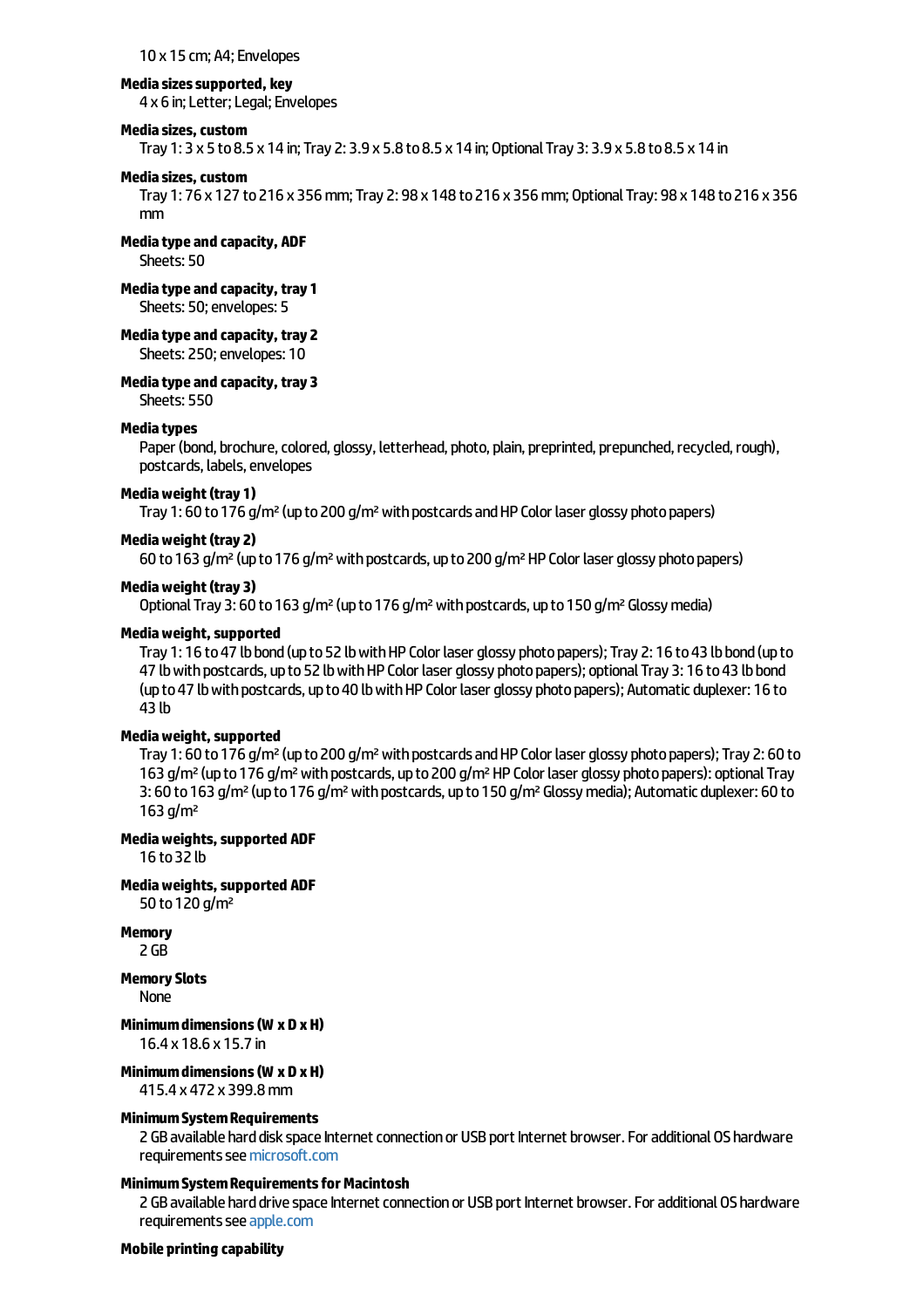HP ePrint: Apple AirPrint™; Mopria™ Certified; Wi-Fi® Direct Printing; NFC Touch-to-print (optional); Roam capable for easy printing; PrinterOn Print

#### **Mobile printing capabilityfootnote**

To enable HP Roam, some devices may require firmware to be upgraded and an optional accessory to add Bluetooth® Low Energy (BLE) beaconing capabilities. Customer can purchase the HP Jetdirect 3100w BLE/NFC/Wireless accessory or the RadBeacon USB. Subscription may be required. For more information, visit <http://www.hp.com/go/roam>

#### **Mobile printing capabilityfootnote number**

[5]

#### **Modem**

33.6 kbps

## **Native scan file format**

PDF; GIF;JPG;MTIFF

#### **Networkcapabilities**

Yes, via HP Jetdirect Ethernet embedded print server (standard) which supports: 10Base-T, 100Base-Tx, 1000Base-T; 802.3az (EEE) support on Fast Ethernet and Gig Links; IPsec (standard); 802.11a/b/g/n wireless networking (Optional); second Ethernet port (Optional).

#### **Networkprotocols,supported**

Via built-in networking solution: TCP/IP, IPv4, IPv6; Print: TCP-IP port 9100 Direct Mode, LPD, Web Services Printing, IPP 2.0, Apple AirPrint™, HP ePrint; Discovery: SLP, Bonjour, Web Services Discovery; IP Config: IPv4 (BootP, DHCP, AutolP, Manual), IPv6 (Stateless Link-Local and via Router, Statefull via DHCPv6); Management: SNMPv2/v3, HTTP/HTTPS, Syslog; Security: SNMPv3, SSL Cert Management, IPSec(IKEv1 and IKEv2),Firewall, 802.1x

#### **Number of print cartridges**

4 (1 each black, cyan, magenta, yellow)

## **Number of users**

3-10 Users

**Operating humidityrange** 30 to 70% RH

**Operating temperature range** 15 to32.5°C

**Operating temperature range** 50 to90.5°F

#### **Output capacity** Upto150 sheets

#### **Package dimensions(W xD xH)** 23.5 x 19.57 x 19.29 in

**Package dimensions(W xD xH)** 597 x 497 x 490mm

## **Packageweight**

26.34 kg

#### **Packageweight** 58.07 lb

## **Pageyield (set-up/inboxcartridges)**

In box cartridges yield ~2,100 color composite (C/Y/M) and ~2,400 black pages based on ISO/IEC 19798 and continuous printing. Actual yields vary considerably based on images printed and other factors. For details see: <http://www.hp.com/go/learnaboutsupplies>. Pages may vary based on customer printing conditions and usage.

#### **Page yield footnote**

Declared yield value in accordance with ISO/IEC 19798. Actual yields vary considerably based on images printed and other factors. For more information, visit: <http://www.hp.com/go/learnaboutsupplies>

## **Pageyield footnote number**

[3]

**Pallet dimensions** 47.24 x 39.37 x 96.49 in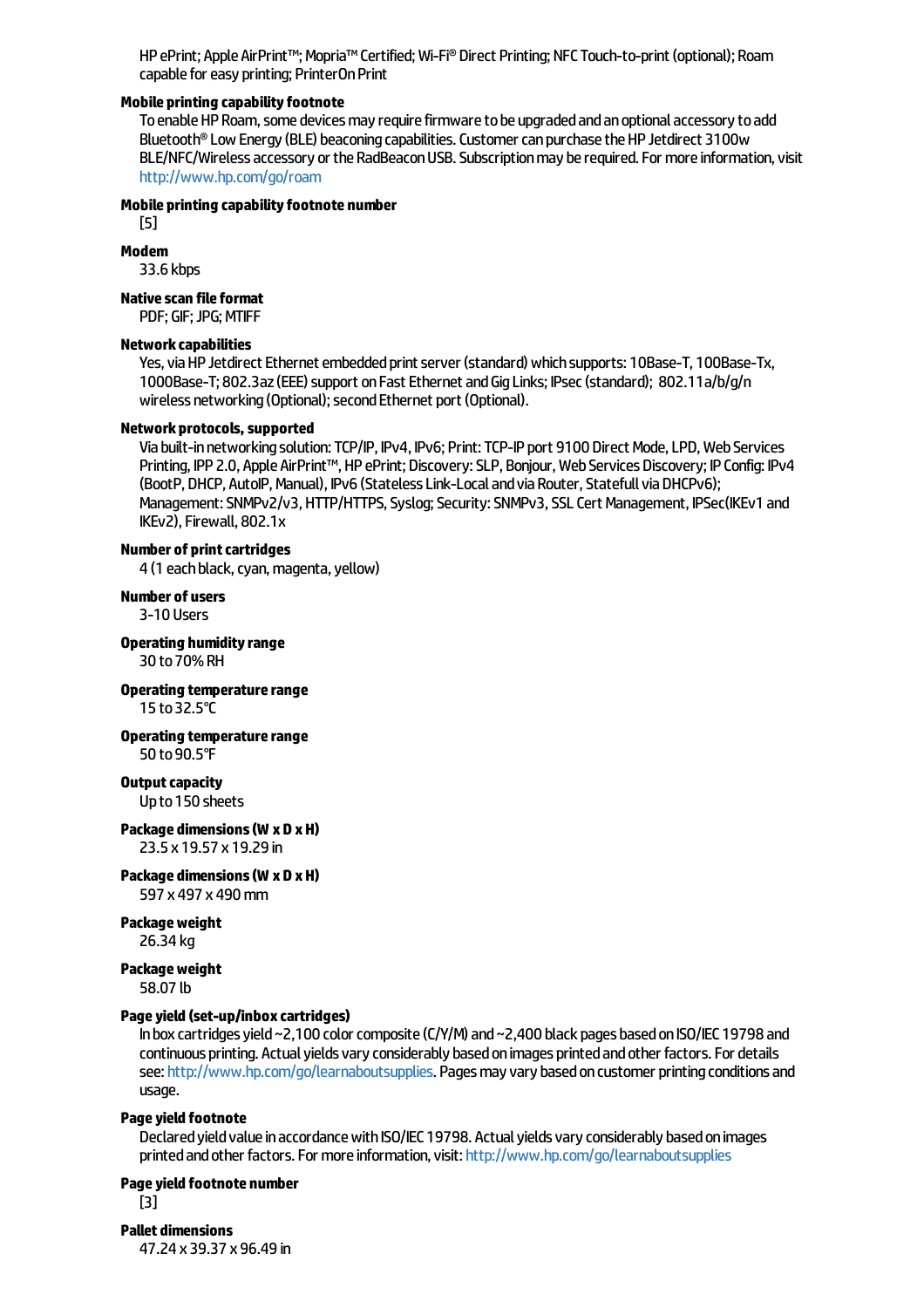## **Pallet dimensions(W x D xH)**

1200 x 1000 x 2451mm

#### **Palletweight** 1163.78 lb

**Pallet weight** 

527.89 kg

## **Paper handling input, optional**

Optional 550-sheet tray

## **Paper handling input, standard**

50-sheet multipurpose tray, 250-sheet input tray

## **Paper handling output, standard**

150-sheet output bin

**Paper trays, maximum** 

3

## **Paper trays, standard**

## 2

## **Power**

Input voltage: 100 to 127 VAC, 60 Hz, Input voltage: 200 to 240 VAC, 50 Hz (Not dual voltage, product varies by part number with # Option code identifier)

#### **Power consumption**

581 watts (active printing), 21.9 watts (ready), 1.0 watts (sleep), 0.08 watts (auto-off/manual-on), 0.08 watts (manual off)

## **Power consumption Note**

Power requirements are based on the country/region where the printer is sold. Do not convert operating voltages. This will damage the printer and void the product warranty.

## **Power supply type**

Internal (Built-in) power supply

#### **Print colors**

Yes

#### **Print languages**

HP PCL 6, HP PCL 5, HP PostScript level 3 emulation, native PDF printing (v 1.7), Apple AirPrint™

## **Print quality black(best)**

## Upto600 x 600 dpi

## **Print quality black(normal)**

Upto600 x 600 dpi

## **Print qualitycolor(best)**

Upto600 x 600 dpi

## **Print resolution color (normal)**

Upto600 x 600 dpi

## **Print Resolution Technologies**

HP ImageREt 3600,Enhanced(600x600 dpi),FineLines(1200x1200 dpi), Quickview(300x300 dpi)

## **Print speed**

Up to 29 ppm (black) and 29 ppm (color)

#### **Print speed (A4/letter) footnote number** [8]

#### **Printspeed black(ISO, A4)** Upto27 ppm

**Printspeed black(ISO, letter)** Upto29 ppm

#### **Printspeed black(Landscape, A5)** Upto49 ppm

**Printspeed black(Portrait, A5)** Upto7 ppm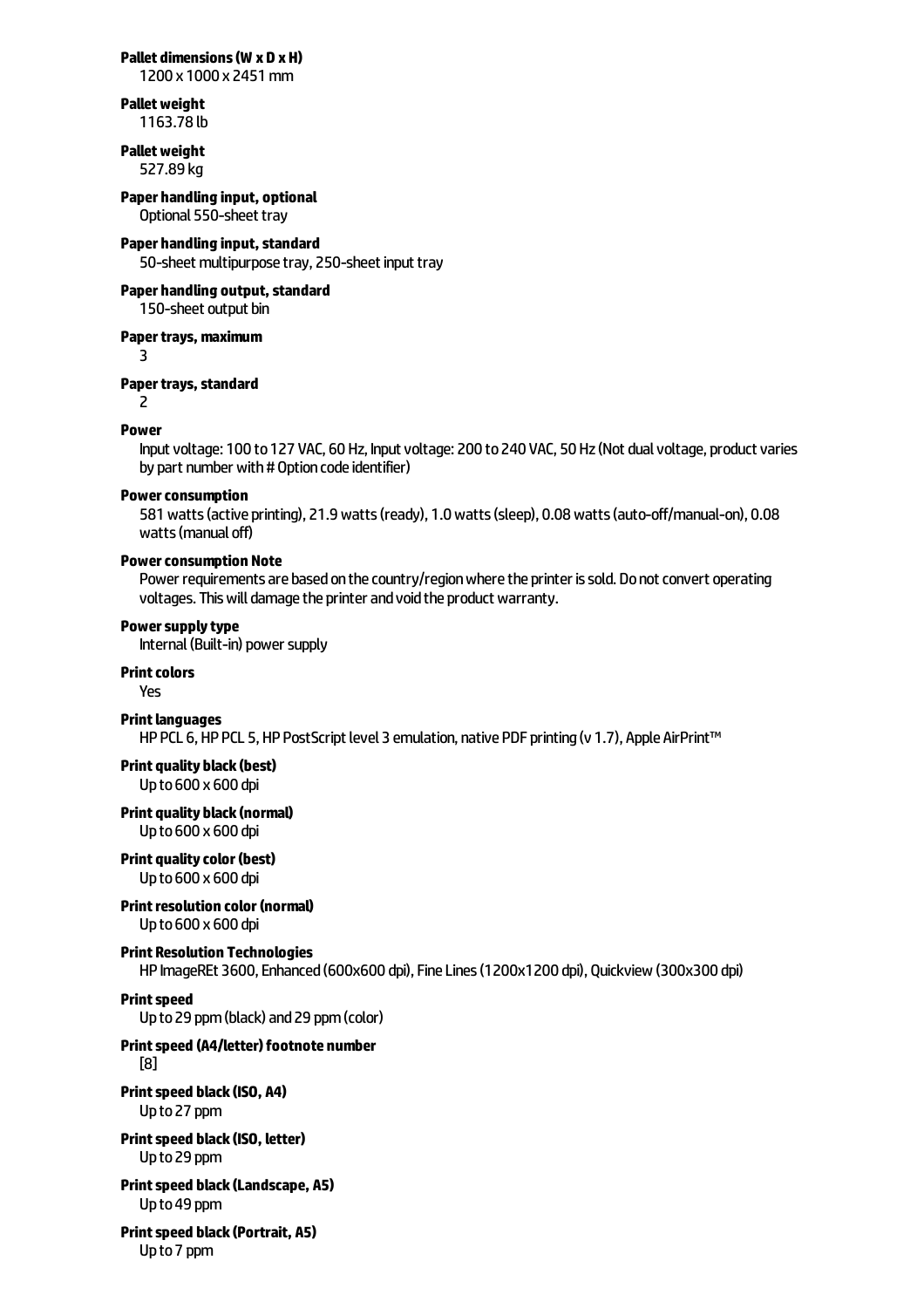## **Print Speed Color (ISO)**

Upto27 ppm

**Printspeed color(ISO)**

Upto29 ppm

## **Printspeed color(Landscape, A5)**

Upto49 ppm

**Printspeed color(Portrait, A5)** Upto7 ppm

## **Print speed duplex (A4)**

Upto24 ipm

## **Print speed duplex (letter)**

Upto25 ipm

## **Print speed footnote**

Measured using ISO/IEC 24734, excludes first set of test documents. For more information see <http://www.hp.com/go/printerclaims>. Exact speed varies depending on the system configuration, software application, driver, and document complexity.

#### **Print speed footnote (A5)**

Measured using ISO/IEC 24734 Feature Performance Test, excludes first set of test documents. For more  $information see <http://www.hp.com/go/primerclains>. Exact speed varies depending on the system$ configuration, software application, driver, and document complexity.

#### **Print speed footnote number (A5)**

[7]

#### **Print technology**

Laser

#### **Printer Management**

HP Printer Assistant, HP Web JetAdmin Software, HP JetAdvantage Security Manager, HP SNMP Proxy Agent (Part of HP WebJetAdmin), HP WS Pro Proxy Agent (Part of HP WebJetAdmin), Printer Administrator Resource Kit for HP Universal Print Driver (Driver Configuration Utility - Driver Deployment Utility - Managed PrintingAdministrator);

#### **Printer smart software features**

Print preview, duplex printing, print multiple pages per sheet (2, 4, 6, 9, 16), collation, watermarks, store print jobs, easy-access USB

#### **Processorspeed**

800MHz

## **Quantity per pallet**

20 (US); 16 (EMEA/AP)

#### **Recommendedmediaweight(duplex)**

16 to 43 lb bond

## **Recommendedmediaweight(duplex)**

60 to163 g/m²

#### **Recommendedmonthly pagevolume**

900 to4,800 pages

#### **Recommendedmonthly pagevolume note**

HP recommends that the number of pages per month of imaged output be within the stated range for optimum device performance, based on factors including supplies replacement intervals and device life over an extended warranty period.

#### **Recommendedmonthlyscan volume**

900 to4800

#### **Recommended operating humidityrange** 10 to90%

**Recommended operating temperature range** 15 to27°C

#### **Recommended operating temperature range** 59 to80.6°F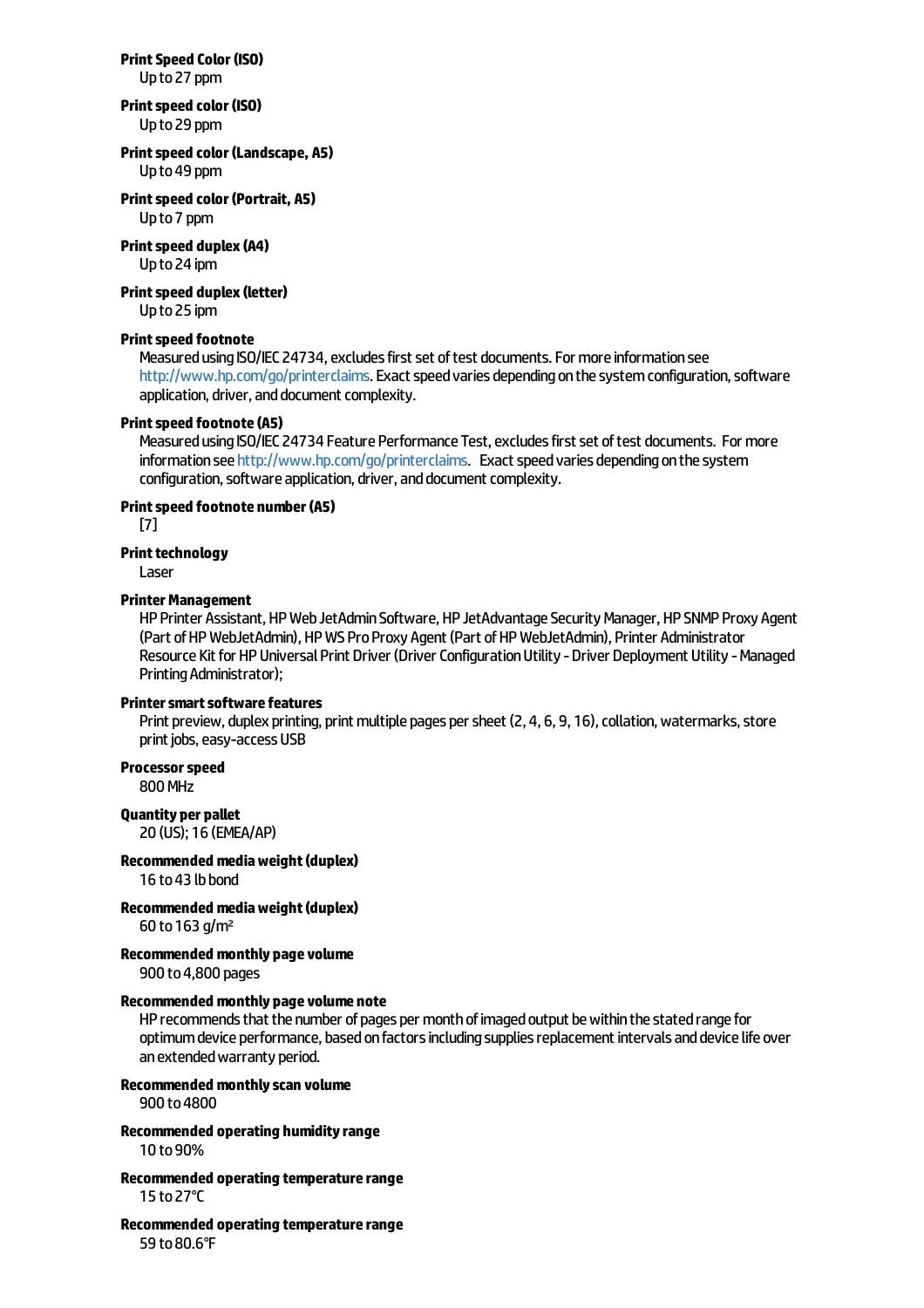#### **Replacementcartridges**

HP 414A Black Original LaserJet Toner Cartridge (~2,400 pages) W2020A HP 414A Cyan Original LaserJet Toner Cartridge (~2,100 pages) W2021A HP 414A Yellow Original LaserJet Toner Cartridge (~2,100 pages) W2022A HP 414A Magenta Original LaserJet Toner Cartridge (~2,100 pages) W2023A HP 414X High Yield Black Original LaserJet Toner Cartridge (~7,500 pages) W2020XHP 414X High Yield Cyan Original LaserJet Toner Cartridge (~6,000 pages) W2021X HP 414X High Yield Yellow Original LaserJet Toner Cartridge (~6,000 pages)W2022XHP 414XHighYieldMagentaOriginalLaserJetTonerCartridge(~6,000 pages) W2023X

#### **Replacement cartridges footnote**

For yield information on the cartridge(s) included with your printer, see <http://www.hp.com/go/toneryield>. Yield values measured in accordance with ISO/IEC 19798 and continuous printing. Actual yields vary considerably based on images printed and other factors.

**Resolution**

600 dpi

**Resolution (black and white, standard mode)** 

203 x 98 dpi

#### **Resolution (black and white, superfine mode)**

Up to 203 x 392 or 300 x 300 dpi; 256 levels of gray

#### **Resolution (blackphoto grayscale)**

300 x 300 dpi(halftone)

#### **Right margin (A4)**

2mm

#### **RMN number**

BOISB-1901-01

#### **Safety**

IEC60950-1:2005 +A1:2009 +A2:2013 (International);EN60950-1:2006 +A11:2009 +A1:2010 +A12:2011 +A2:2013 (EU);EN60825-1:2014/IEC60825-1:2014 (Class 1 Laser Product);EN62479:2010/IEC 62479:2010; EN 62471:2008/IEC 62471:2006; Low Voltage Directive 2014/35/EU with CE Mark (Europe); GS Certificate (Germany, Europe); UL/cUL Listed and UC CoC (US/Canada); CAN/CSA C22.2 No. 60950-1-07 2nd Ed. 2011-12; Compliance with Laser safety standards 21 CFR 1040.10 and 1040.11 except for deviations pursuant to Laser notice No. 50, Dated June 24, 2007; Other safety approvals as required by individual countries.

## **Scan resolution, hardware**

Upto600 x 600 dpi

- **Scan resolution, optical** Upto600 dpi
- **Scan size(ADF),maximum** 216 x 356mm
- **Scan size(ADF),maximum** 8.5 x 14 in

**Scan size (ADF), minimum** 127 x 178mm

- **Scan size (ADF), minimum** 5 x 7 in
- **Scan size, maximum** 216 x 297mm

**Scan size, maximum** 8.5 x 11.7 in

**Scan speed (normal, A4)** Up to 29 ppm/46 ipm (b&w), up to 20 ppm/35 ipm (color)

## **Scan speed (normal, letter)**

Up to 31 ppm/49 ipm (b&w), up to 21 ppm/37 ipm (color)

**Scan speed duplex(normal, A4)** Up to 46 ipm (b&w), up to 35 ipm (color)

**Scan speed duplex(normal, letter)**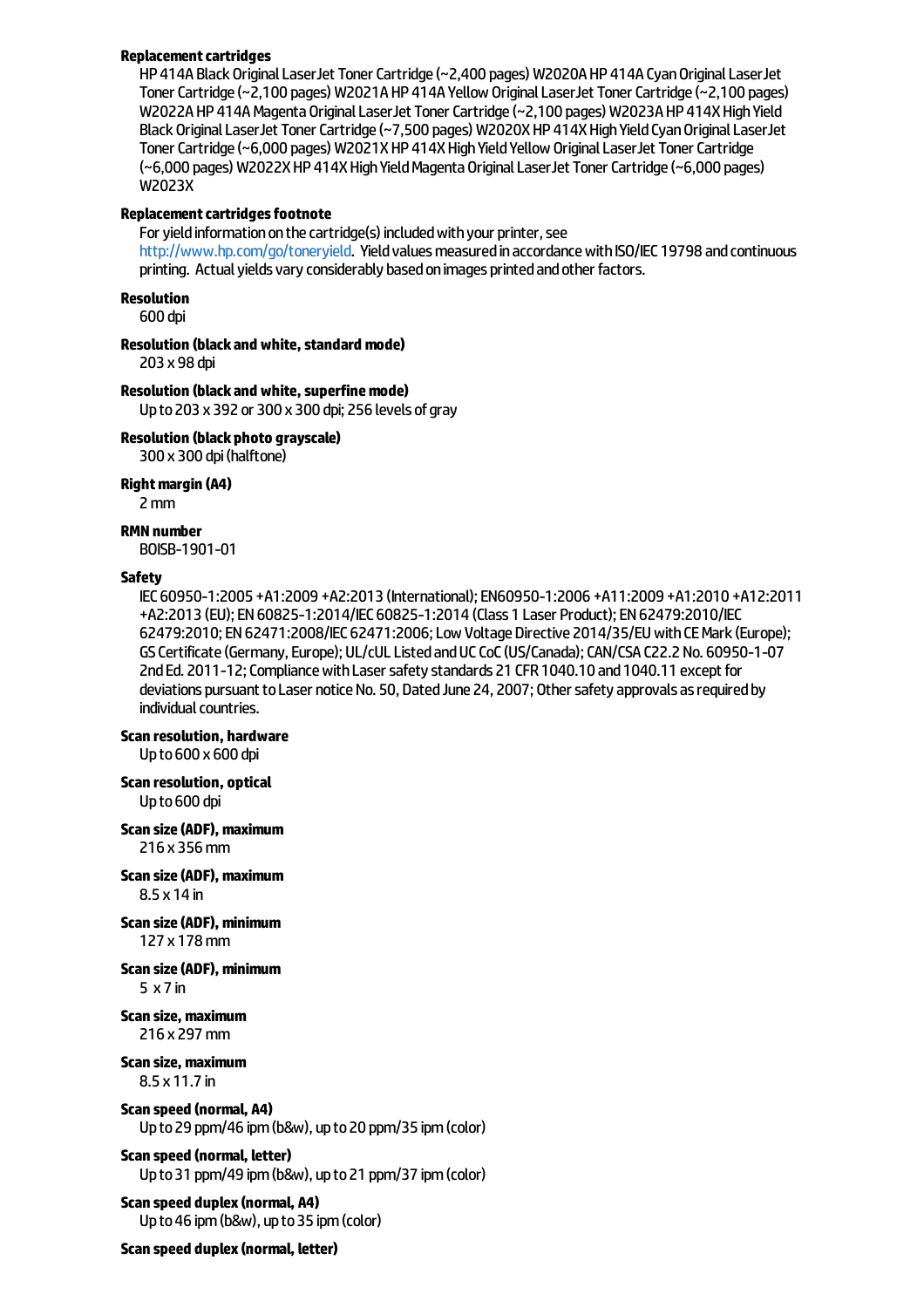#### **Scan speed footnote**

Scan speeds measured from ADF. Actual processing speeds may vary depending on scan resolution, network conditions, computer performance, and application software.

#### **Scan speed footnote number**

[11]

#### **Scan technology**

Contact Image Sensor (CIS)

#### **Scanner advanced features**

Optimize text/picture; Image adjustments; Job build; Output quality setting; Selectable scan resolution 75 to 600 dpi; Auto detect color; Edge Erase; Job notification; Blank page suppression; HP Quick Sets

#### **Scanner type**

Flatbed, ADF

#### **Securitymanagement**

Identity management: Kerberos authentication, LDAP authentication, 1000 user PIN codes, Optional HP and 3rd party advanced authentication solutions (e.g., badge readers); Network: IPsec/firewall with Certificate, Pre-shared Key, Kerberos authentication, Supports WJA-10 IPsec configuration Plug-in, 802.1X authentication (EAP-PEAP; EAP-TLS), SNMPv3, HTTPS, Certificates, Access Control List; Data: Storage Encryption, Encrypted PDF & Email (uses FIPS 140 validated cryptographic libraries from Microsoft), SSL/TLS (HTTPS), Encrypted Credentials; Device: HP Sure Start Secure Boot (BIOS Integrity Checking with self-healing capability), Intrusion Detection (Constant in-device monitoring for attacks), Whitelisting (loads only known good code), Embedded Trusted Platform Module, HP Connection Inspector, Security lock slot, USB port disablement; Security management: Compatible with HP JetAdvantage Security Manager, Device Security Syslog Messages processed and accessible in Arcsight and Splunk SIEMs

#### **Software included**

No software solutions are included in the Box only on <http://hp.com> or <http://123.hp.com>

#### **Standardmediasizes(duplex)**

A4; A5; 16K (195 x 270mm, 184 x 260mm, 197 x 273mm); Oficio(216 x 340mm); RA4; B5 (JIS)

#### **Standardmediasizes(duplex, imperial)**

Letter;Legal;Executive; Oficio(8.5 x 13 in)

#### **Standard outputcapacity(envelopes)**

Upto20 envelopes

## **Storage**

16 GBeMMC

#### **Storage deviceand direct printsupport**

Front-facing USB/Flash drive; USB Printing

#### **Storage temperature range**

 $-20$  to  $40^{\circ}$ C

## **Storage temperature range**

-4 to104°F

## **Supplies feature**

HP JetIntelligence Cartridge

## **Sustainable impact specifications**

Mercury-free

## **Target user and print volume**

For teams up to 10 users; Prints up to 4,000 pages/month

## **Tariff numbers**

8443310000; 8443310000; 84433121

## **Tech specfootnote**

[1] For yield information on the cartridge(s) included with your printer, see

<http://www.hp.com/go/toneryield>. Yield values measured in accordance with ISO/IEC 19798 and continuous printing. Actual yields vary considerably based on images printed and other factors.

#### **Tech specfootnote**

[10] Power requirements are based on the country/region where the printer is sold. Do not convert operating voltages. This will damage the printer and void the product warranty. Energy Star value typically based on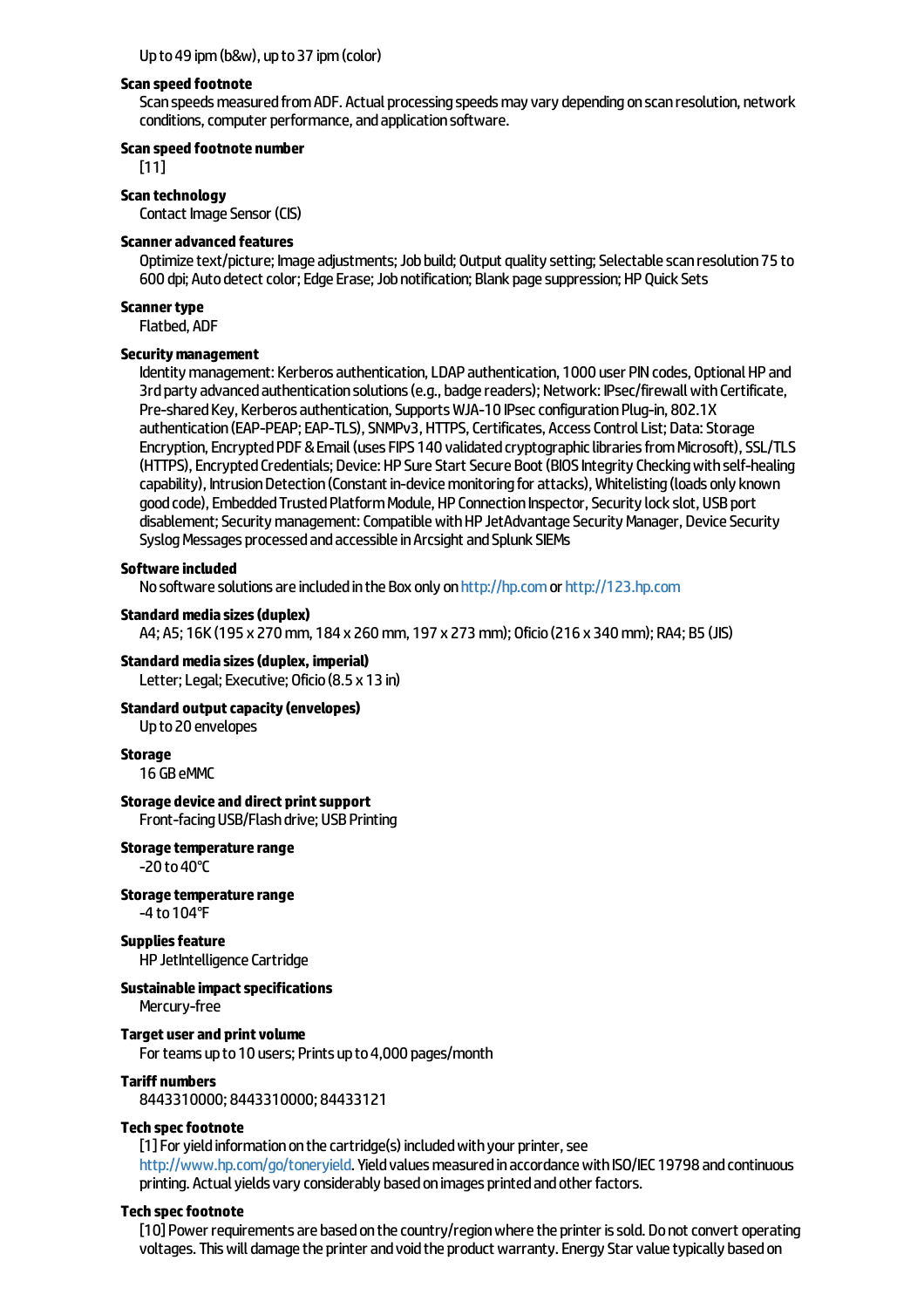measurement of 115V device and 230V for Blue Angel.

#### **Tech specfootnote**

[11] Scan speeds measured from ADF. Actual processing speeds may vary depending on scan resolution, network conditions, computer performance, and application software.

#### **Tech specfootnote**

[2] For vield information on the cartridge(s) included with your printer, see <http://www.hp.com/go/toneryield>. Yield values measured in accordance with ISO/IEC 19798 and continuous printing. Actual yields vary considerably based on images printed and other factors.

#### **Tech specfootnote**

[3] Declared yield value in accordance with ISO/IEC 19798. Actual yields vary considerably based on images printed and other factors. For more information, visit: <http://www.hp.com/go/learnaboutsupplies>

#### **Tech spec footnote**

[4] EPEAT<sup>®</sup> registered where applicable. EPEAT registration varies by country. See <http://www.epeat.net> for registration status by country.

## **Tech spec footnote**

[5] To enable HP Roam, some devices may require firmware to be upgraded and an optional accessory to add Bluetooth® Low Energy (BLE) beaconing capabilities. Customer can purchase the HP Jetdirect 3100w BLE/NFC/Wireless accessory or the RadBeacon USB. Subscription may be required. For more information, visit <http://www.hp.com/go/roam>

#### **Tech specfootnote**

[6] Based on standard ITU-T test image #1 at standard resolution. More complicated pages or higher resolution will take longer and use more memory.

#### **Tech specfootnote**

[7] Measured using ISO/IEC 24734 Feature Performance Test, excludes first set of test documents. For more information see <http://www.hp.com/go/printerclaims>. Exact speed varies depending on the system configuration, software application, driver, and document complexity.

#### **Tech specfootnote**

[8] Measured using ISO/IEC 24734, excludes first set of test documents. For more information see <http://www.hp.com/go/printerclaims>. Exact speed varies depending on the system configuration, software application, driver, and document complexity.

#### **Tech specfootnote**

[9]FirstCopy OutfromReadyandSimplexCopySpeedmeasuredusingISO/IEC29183, DuplexCopySpeed measured using ISO/IEC 24735, excludes first set of test documents. For more information see <http://www.hp.com/go/printerclaims>. Exact speed varies depending on the system configuration, software application, document complexity, media size, media orientation and media type.

#### **Technologylogo, print 1**

Publicationlogos/AMS\_EnergyStar.jpg

#### **Technologylogo, print 2**

Publication logos/AMS\_windows\_10.jpg

#### **Technologylogo, print 3** Publication logos/AMS\_mac\_hires.jpg

**Technologylogo, print 4** Publication logos/AMS\_Mopria.jpg

## **Technologylogo, print 5**

Publication logos/AMS\_AirPrint.jpg

## **Technologylogo, print 6**

Publication logos/AMS\_Epeat silver.jpg

### **Telecomcompliance(faxcapability)**

Telecom Wired: FCC Rules and Regulations 47 CFR Part 68. ES 203 021-1 v2.1.1; ES 203 021-2 v2.1.2; ES 203 021-3 v2.1.2. Other Telecom approvals as required by individual countries.

#### **Telephone handsetsupported**

No

#### **Top keyfeatures**

Compact Size; Strong Security; Two-sided printing; 50-sheet ADF; Energy Efficient

**Top margin (A4)**